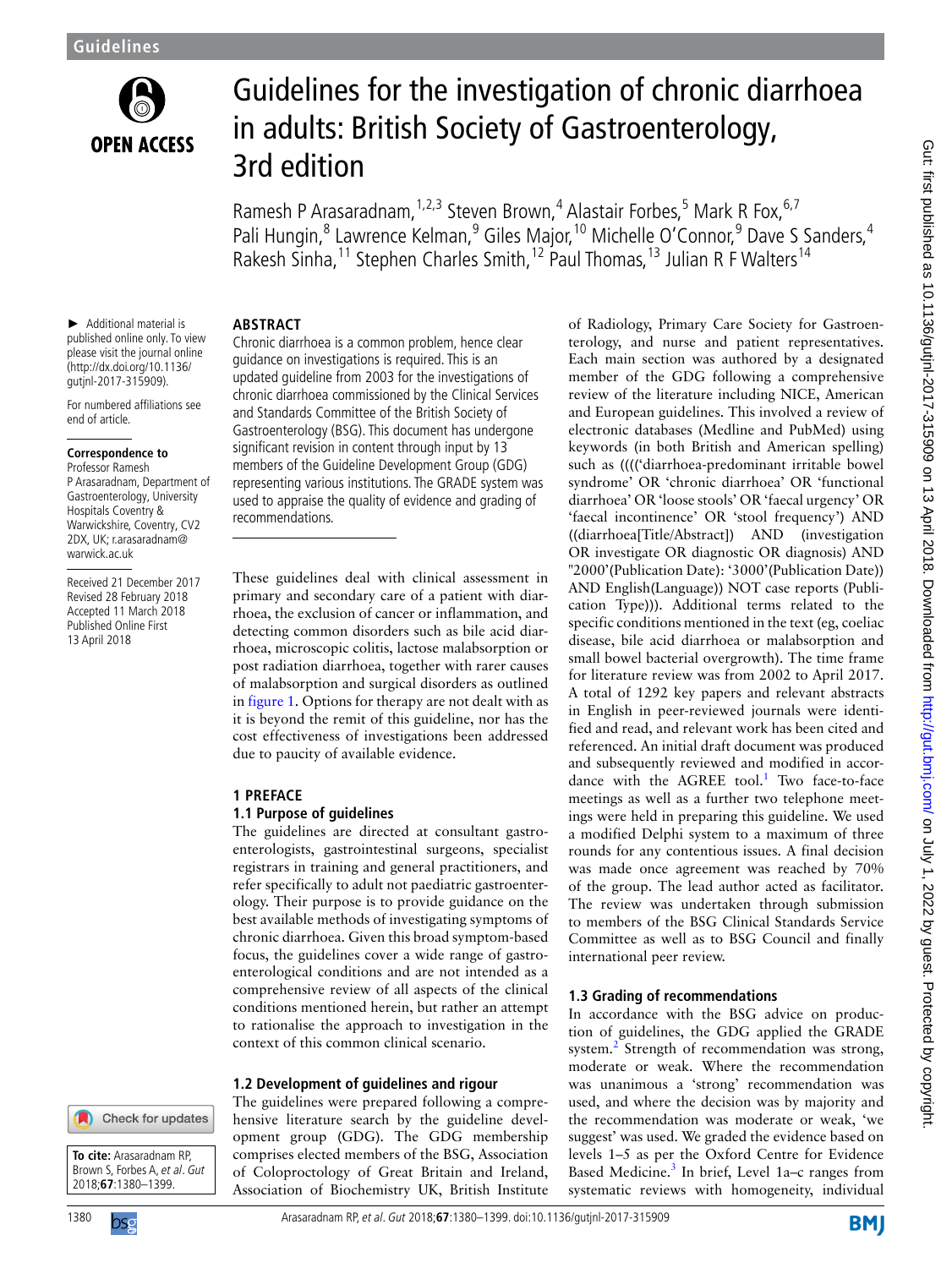

<span id="page-1-0"></span>

randomised controlled trials (RCTs); Level 2a–c ranges from systematic reviews of cohort studies, low quality RCTs and outcomes research; Level 3a–b ranges from systematic reviews with heterogeneity *and* individual case control studies; Level

4 are poor quality cohort or case series; and Level 5 is expert opinion without critical appraisal.

Specific RCTs addressing the investigation of 'chronic diarrhoea' are absent. Thus our grading of evidence was based on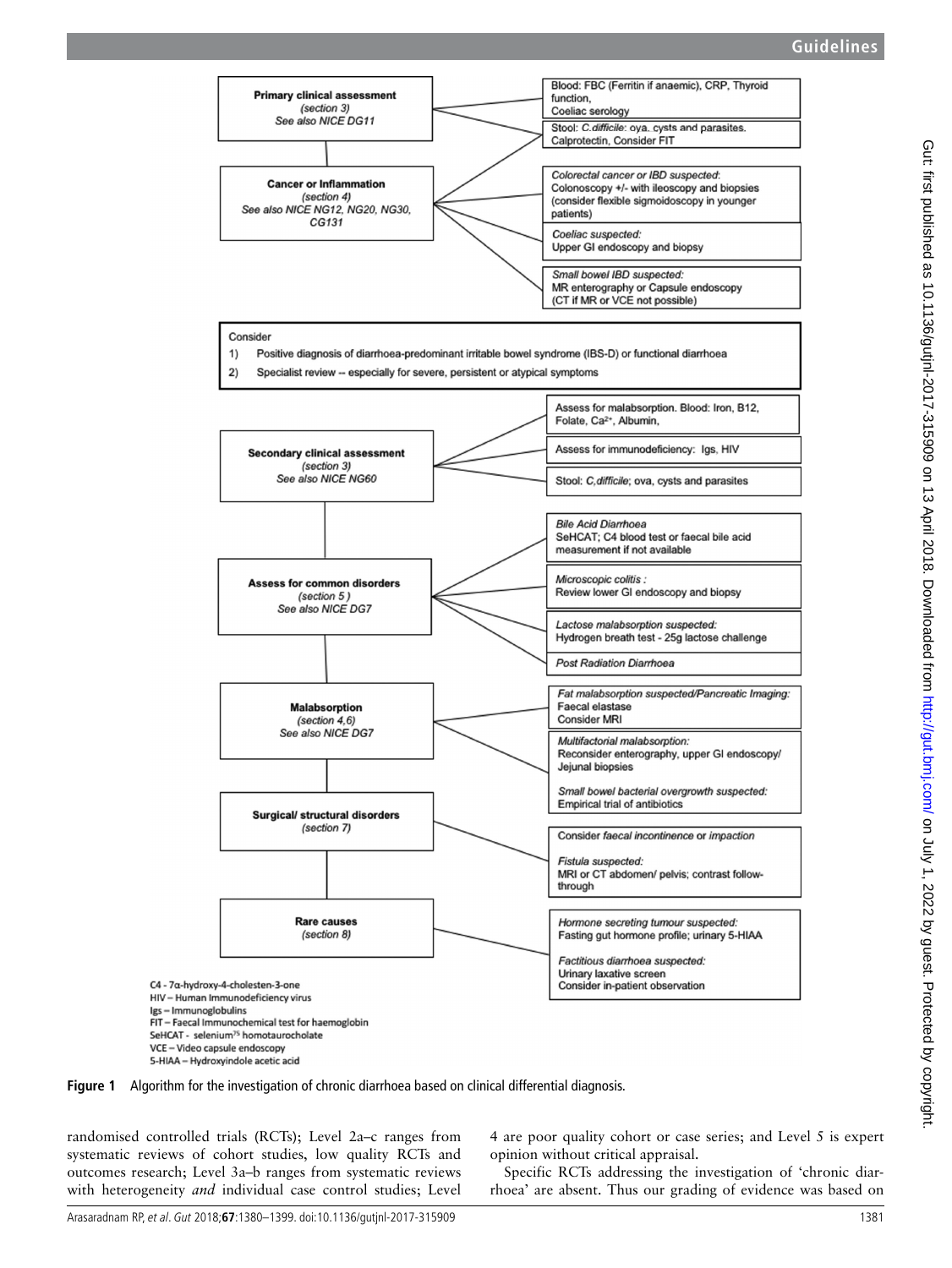## **Summary of all recommendations**

We recommend the following investigation algorithm based on the clinical differential diagnosis outlined in [figure 1.](#page-1-0)

#### **Clinical assessment**

- ► We recommend a careful detailed history to plan investigations (Grade of evidence level 1, Strength of recommendation strong).
- ► We recommend screening blood tests for the exclusion of anaemia, coeliac disease, etc as well as stool tests for inflammation (Grade of evidence level 1, Strength of recommendation strong).
- ► We recommend making a positive diagnosis of irritable bowel syndrome (IBS) following basic blood and stool screening tests (Grade of evidence level 2, Strength of recommendation strong).

### **Cancer or inflammation**

- ► We recommend excluding colorectal cancer in those with altered bowel habit±rectal bleeding by colonoscopy (Grade of evidence level 1, Strength of recommendation strong).
- ► We suggest use of testing for faecal blood loss by faecal immunochemical testing in primary or secondary care, either as an exclusion test or to guide priority of investigations in those with lower gastrointestinal symptoms (chronic diarrhoea) but without rectal bleeding (Grade of evidence level 2, Strength of recommendation weak).
- ► Faecal calprotectin is recommended to exclude colonic inflammation in those suspected with IBS and under the age of 40 (Grade of evidence level 1, Strength of recommendation strong).

#### **Secondary clinical assessment**

- ► If symptoms persist despite normal first-line investigations and treatment, then referral for further investigations is recommended (Grade of evidence level 5, Strength of recommendation strong).
- ► We recommend blood and stool tests to exclude malabsorption and common infections (especially in the immunocompromised or elderly) (Grade of evidence level 2, Strength of recommendation strong).

#### **Common disorders**

- In those with functional bowel or IBS-diarrhoea, a positive diagnosis of bile acid diarrhoea should be made either by<sup>75</sup>SeHCAT testing or serum bile acid precursor 7 $\alpha$ -hydroxy-4-cholesten-3-one (depending on local availability) (Grade of evidence level 1, Strength of recommendation strong).
- ► There is insufficient evidence to recommend use of an empirical trial of treatment for bile acid diarrhoea rather than making a positive diagnosis (Grade of evidence level 5, Strength of recommendation strong).
- ► We recommend colonoscopy with biopsies of right and left colon (not rectal) to exclude microscopic colitis (Grade of evidence level 1, Strength of recommendation strong).

## **Malabsorption**

- ► If lactose maldigestion is suspected, we suggest hydrogen breath testing (if available) or withdrawal of dietary lactose/ carbohydratesfrom the diet (Grade of evidence level 3, Strength of recommendation weak).
- ► MR enterography is recommended for evaluation of small bowel abnormalities depending on availability (Grade of evidence level 1, Strength of recommendation strong).
- ► Video capsule endoscopy (VCE) is recommended for assessing small bowel abnormalities depending on local availability (Grade of evidence level 1, Strength of recommendation strong).
- ► We do not recommend small bowel barium follow through or barium enteroclysis for the evaluation of small bowel abnormalities due to its poor sensitivity and specificity (Grade of evidence level 5, Strength of recommendation strong).
- ► We recommend enteroscopy only for targeted lesions identified by MR enterography or VCE and not for diagnosis of chronic diarrhoea (Grade of evidence level 4, Strength of recommendation strong).
- ► We recommend faecal elastase testing when fat malabsorption is suspected. We do not recommend PABA testing (Grade of evidence level 1, Strength of recommendation strong).
- ► MRI (rather than CT) is recommended for assessing structural anomalies of the pancreas in suspected chronic pancreatitis (Grade of evidence level 2, Strength of recommendation strong).
- ► If small bowel bacterial overgrowth is suspected, we recommend an empirical trial of antibiotics as there is insufficient evidence to recommend routine hydrogen or methane breath testing (Grade of evidence level 3, Strength of recommendation strong).

#### **Surgical and structural disorders**

- ► We recommend use of anorectal manometry and endoanal ultrasound only when other local pathology has been excluded and conservative measures exhausted (Grade of evidence level 3, Strength of recommendation strong).
- ► We recommend radiological modalities for the investigation of fistulae—MRI or CT with contrast follow through (Grade of evidence level 3, Strength of recommendation strong).

#### **Rare causes**

► Diarrhoea due to hormone secreting tumours is rare, hence we recommend testing only when other causes of diarrhoea have been excluded (Grade of evidence level 4, Strength of recommendation strong).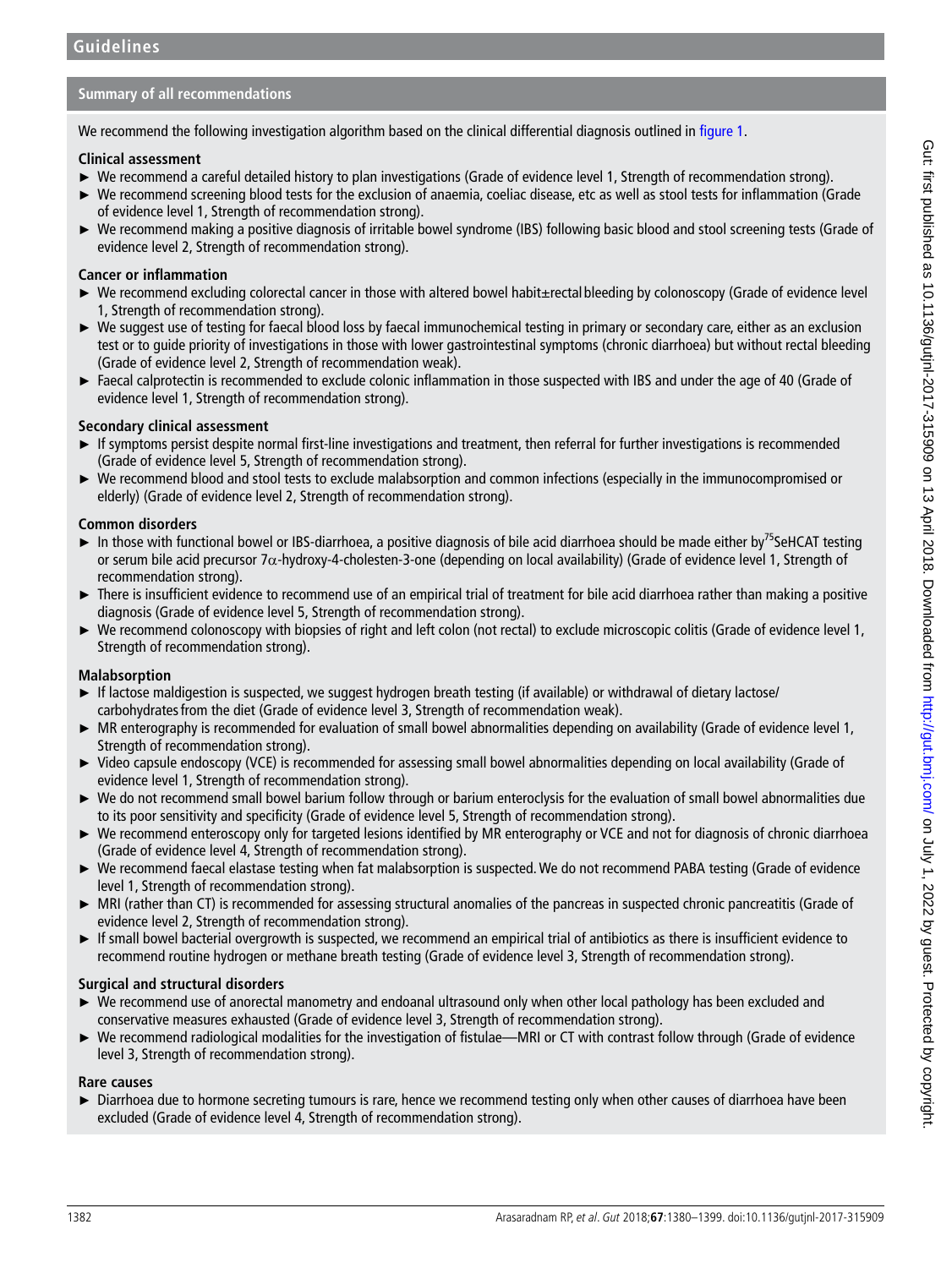the level of evidence (1–5) and the strength of our recommendation (strong, moderate or weak).

#### **1.4 Scheduled review of guidelines**

These guidelines will be subject to future revisions within 5 years to take into account new developments and alternative investigative methods.

### **1.5 Possible audit goals**

The aim of these guidelines was to establish an optimal investigative scheme for patients presenting with chronic diarrhoea that would maximise a positive diagnosis while minimising the number and invasiveness of investigations. These two potentially opposing directives are influenced by the potential seriousness of the diagnostic outcome. Thus a low threshold for the use of colonoscopy is acceptable in the context of the frequency and clinical significance of colonic neoplasia in older subjects. However, there is less need for extensive investigation where the probability of benign disease is high (eg, in young patients with functional symptoms).<sup>[4](#page-15-3)</sup> Suggested goals for future audit include:

- 1. All patients undergoing colonoscopy for chronic diarrhoea should undergo biopsies of the right and left colon for histological examination.
- 2. Reduction of missed diagnoses of colorectal cancer to <1% through utility of faecal immunochemical testing (FIT) and endoscopic examination.
- 3. Minimising inappropriate first-line investigations (eg, colonoscopy) in patients less than 40 years of age without rectal bleeding and normal faecal calprotectin.
- 4. Initial non-invasive investigations, including coeliac serology, faecal calprotectin and possibly FIT, should be completed in primary care prior to specialist referral.
- 5. All patients with persistent undiagnosed chronic diarrhoea should be investigated for bile acid diarrhoea with SeHCAT or serum 7-alpha-hydroxy-4-cholesten-3-one or faecal bile acid measurement where available.

## **2 Introduction**

## **2.1 Definition**

Diarrhoea may be defined in terms of stool frequency, consistency, volume or weight. Patients' concept of diarrhoea often focuses around stool consistency.<sup>[5](#page-15-4)</sup> Indeed, faecal consistency is determined by the water-holding capacity of the stool (ie, the amount of non-bound 'free' water), and this perhaps best defines the concept of diarrhoea. However, quantification of this in clinical practice may prove difficult, hence utility of the Bristol stool chart is recommended—type 5 and above (see online [supple](https://dx.doi.org/10.1136/gutjnl-2017-315909)[mentary material\)](https://dx.doi.org/10.1136/gutjnl-2017-315909).<sup>[6](#page-15-5)</sup>

In the past, stool weights were used ( $\geq$ 200g/day), but this can be misleading as stool weights vary greatly and 'normal' stool volumes can exceed this value, particularly when non-Western diets are encountered. Hence stool weights are not recommended as a measure of diarrhoea.

Further potential for confusion arises from the discrepancy between the medical and 'lay' concepts of diarrhoea, and this needs to be clarified at the initial appraisal. Faecal incontinence in particular is commonly misinterpreted as diarrhoea, $\bar{\ }$  while symptoms relating to functional bowel disease can be difficult to distinguish from organic pathology on the basis of history alone.

There is no consensus on the duration of symptoms that define chronic as opposed to acute diarrhoea. However, most groups including this GDG accept that symptoms persisting for

longer than 4weeks suggest a non-infectious aetiology and merit further investigation. $\frac{8}{3}$  $\frac{8}{3}$  $\frac{8}{3}$ 

A recent report suggests that both increased frequency and altered consistency is indicative of organic aetiology.<sup>9</sup> Thus a pragmatic definition incorporates these elements: chronic diarrhoea is the persistent alteration from the norm with stool consistency between types 5 and 7 on the Bristol stool chart and increased frequency greater than 4 weeks' duration.

## **2.2 Prevalence**

Chronic diarrhoea is one of the most common reasons for referral to a gastroenterology clinic. Prevalence rates in Western populations are difficult to estimate, partly through population differences but also through difficulties in definition. In two population surveys, Talley *et al* reported a prevalence of 'chronic diarrhoea' of between 7% and 14% in an elderly population, a proportion of which is likely to include patients with motility disorders (ie, 'functional bowel disease'). Using a definition based on excessive stool frequency without the presence of abdominal pain, estimates of the prevalence of chronic diarrhoea in a Western population are  $4-5\%$ .<sup>10</sup>

### **2.3 Difficulties in establishing guidelines for the investigation of chronic diarrhoea**

Reported change in stool frequency or form is characteristic of irritable bowel syndrome (IBS) and indeed forms part of the definition of the condition, which relies on symptom-based criteria and negative physical examination.<sup>11 12</sup>Although stool weight does not usually increase in IBS, as symptom reporting forms the basis for the diagnosis and stool weight is rarely performed early in the course of investigation, considerable overlap between functional bowel disease and true 'diarrhoea' occurs. As IBS may affect  $10-13\%$  of the population,<sup>4 13 14</sup> there is clearly the potential for inappropriate investigation of patients reporting diarrhoeal symptoms. Conversely, new onset of diarrhoea may reflect serious organic disease such as colonic neoplasia. It is this wide diagnostic potential given similar reported symptoms that makes the introduction of specific guidelines difficult.

The broad range of conditions which lead to diarrhoea also make it difficult to be too prescriptive with regard to the investigative pathways that should be adopted. Diarrhoea may result from: (a) colonic neoplasia; (b) inflammation; (c) small bowel inflammation; (d) small bowel malabsorption; (e) maldigestion due to pancreatic insufficiency; or (f) motility disorders, and it can be difficult to separate these on clinical grounds alone. The decision on whether to focus investigations on any one of these areas remains largely a matter of clinical judgement although, as will be discussed, the prevalence and potential seriousness of certain conditions (eg, colonic neoplasia) necessitates their exclusion early in the investigative scheme.

A further problem in the development of these guidelines has been the large number of investigative methods reported, particularly with regard to malabsorption. This reflects the failure of any single test to become established as the standard and, indeed, many of the available methods have not found a wide acceptance because of inadequate sensitivity, specificity or ease of use. Moreover, there is considerable variation in protocols and analytical methods between laboratories that leads to poor reproducibility of results.<sup>[15](#page-15-11)</sup> It is also unclear what place some of these tests (some of which were devised prior to the advent of endoscopy) hold in the current investigative scheme that incorporates access to small bowel and colonic histology. To circumvent this somewhat, we propose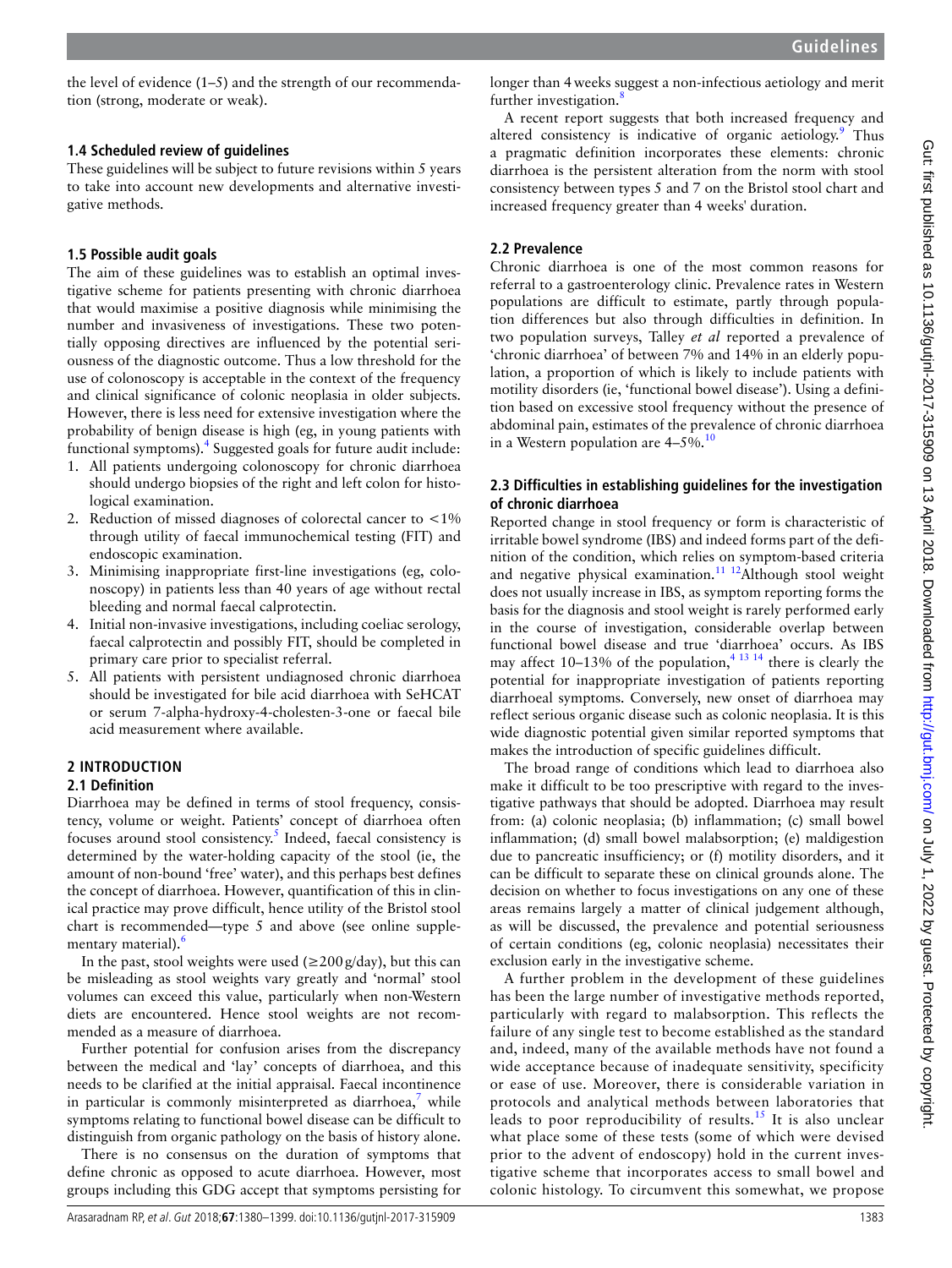in [figure](#page-1-0) 1 an outline algorithm for the investigation of chronic diarrhoea based on clinical differential diagnosis. This will be used to guide the text in this document.

## **3 Primary clinical assessment**

The initial assessment of patients with chronic diarrhoea can be mostly carried out in the primary care setting. The importance of careful history taking and examination cannot be overemphasised.

## **3.1 Initial presentation in primary care**

In most countries where there is a split primary/secondary care system, the first consultation is with the primary care physician. Around 10% of all consultations in primary care are for gastroenterological problems, of which half are for lower gastro-intestinal (GI) problems.<sup>[16](#page-15-12)</sup> Most of these are for self-limiting symptoms or for functional GI disorders and only a very small proportion comprise chronic or persistent diarrhoea. Based on the accepted definition of chronic diarrhoea being abnormal passage of ≥3 loose stools per day for more than 4weeks and a rate of  $3-5\%$  per year,  $17\degree$  $17\degree$  a primary care physician with an average list size of 1700 patients may have 50–85 such patients each year. Only a proportion of these will consult, with many managing with self- or pharmacy-based treatments, while others will be managed within primary care, often with antidiarrhoeals.

No data are available on the proportion referred to secondary care, but these are likely to be a small minority of the total number of people with chronic diarrhoea in the community. First-line investigations are normally performed within primary care and patients may be referred if their condition causes interference with normal activities or a compromise of quality of life sufficient to warrant further action. As with other conditions, many patients merely adapt their lives to their symptoms. No formal primary care referral guidelines or recommendations exist for patients with chronic diarrhoea, but the presence of normal first-line investigations with symptoms severe enough to impair quality of life and not responding to treatment constitutes a rationale for referral.

The impact of the symptoms of chronic diarrhoea and the differential diagnoses that need to be considered are clearly different in individual patients. A patient with recent change in bowel habit to include diarrhoea over 6weeks is likely to need a different approach compared with another patient who has suffered from intermittent watery diarrhoea which has been present for over 5 years. Blood, stool (if an infectious aetiology or if an inflammatory component is suspected) and serological tests (for coeliac disease, hyperthyroidism and anaemia) should be performed in primary care as an initial assessment. Equally, if alarm features (such as unexplained change in bowel habit, persistent blood in the stool and unintentional weight loss) are detected, then referral for further investigations should be initiated.

## **3.2 History and examination: secondary care assessment**

A detailed history is essential in the assessment of patients with chronic diarrhoea. This should attempt (a) to establish the likelihood that the symptoms are organic (as opposed to functional) based on presence of 'alarm features' as outlined above; (b) to distinguish malabsorptive from colonic/inflammatory forms of diarrhoea; and (c) to assess for specific causes of diarrhoea.

Symptoms suggestive of an organic disease include a history of diarrhoea of <3months' duration, predominantly nocturnal or

continuous (as opposed to intermittent) diarrhoea and significant weight loss. The absence of these, in conjunction with positive symptoms such as those defined in the Rome IV criteria (improved clinical validation) $18$  and a normal physical examination, are suggestive of a functional bowel disturbance, but only with a specificity of approximately 52–74%.[19](#page-15-15) Unfortunately, these criteria do not reliably exclude inflammatory bowel disease (IBD), microscopic colitis or bile acid diarrhoea, all of which are relatively common and treatable with specific approaches. $^{20}$ 

Malabsorption is often accompanied by steatorrhoea and the passage of bulky malodorous pale stools. However, milder forms of malabsorption may not result in any reported stool abnormality. Colonic, inflammatory or secretory forms of diarrhoea typically present with liquid loose stools with blood or mucous discharge.

Specific risk factors which increase the likelihood of organic diarrhoea or point to potential lines of investigation should be sought (see box 1). These include:

- 1. Family history: particularly of neoplastic, inflammatory bowel or coeliac disease.
- 2. Previous surgery: extensive resections of the ileum and right colon lead to diarrhoea due to lack of absorptive surface and hence fat and carbohydrate malabsorption, decreased transit time or changes in the bile acid pool including malabsorption. $21$  Bacterial overgrowth can often be a problem in this situation, particularly in bypass operations such as in gastric surgery and jejunoileal bypass procedures for morbid obesity. Shorter resections of the terminal ileum can lead to bile acid diarrhoea, which typically occurs after meals and usually responds to fasting and bile acid sequestrants (see sections 5 and 6).

Chronic diarrhoea may also occur in up to 10% patients after cholecystectomy through mechanisms that include increased gut transit, bile acid diarrhoea, and increased enterohepatic cycling of bile acids. $^{22}$  $^{22}$  $^{22}$ 

- 3. Previous pancreatic disease.
- 4. Systemic disease: thyrotoxicosis and hypoparathyroid disease, diabetes mellitus, $^{23}$  $^{23}$  $^{23}$  adrenal disease or systemic sclerosis may predispose to diarrhoea through various mechanisms including endocrine effects, autonomic dysfunction, small bowel bacterial overgrowth or the use of concomitant drug therapy.
- 5. Alcohol: diarrhoea is common in alcohol abuse. Mechanisms include direct toxic effect on intestinal epithelium, rapid gut transit, decreased activity of intestinal disaccharidases and decreased pancreatic function.<sup>[24](#page-15-20)</sup>
- 6. Diet: excessive intake of caffeine (eg, coffee, energy drinks), milk in patients with lactase deficiency, food additives (eg, sorbitol), fructose and other FODMAPs (fermentable oligo-, di-, mono-saccharides and polyols) should be sought (see section 5.3).
- 7. Drugs: up to 4% of cases of chronic diarrhoea may be due to medications (particularly magnesium supplements, antihypertensives (eg, ACE inhibitors) and non-steroidal anti-inflammatory drugs, newer gliptins (dipeptidyl peptidase-4 inhibitor), theophyllines, antibiotics, antiarrhythmics and antineoplastic agents). $25$
- 8. Recent overseas travel or other potential sources of infectious gastrointestinal pathogens.
- 9. Recent antibiotic therapy and *Clostridium difficile* infection: many different tests are now available for the detection of *C. difficile,* but most clinical laboratories use a commercial enzyme immunoassay for *C. difficile* toxin (details in section 3.3.3).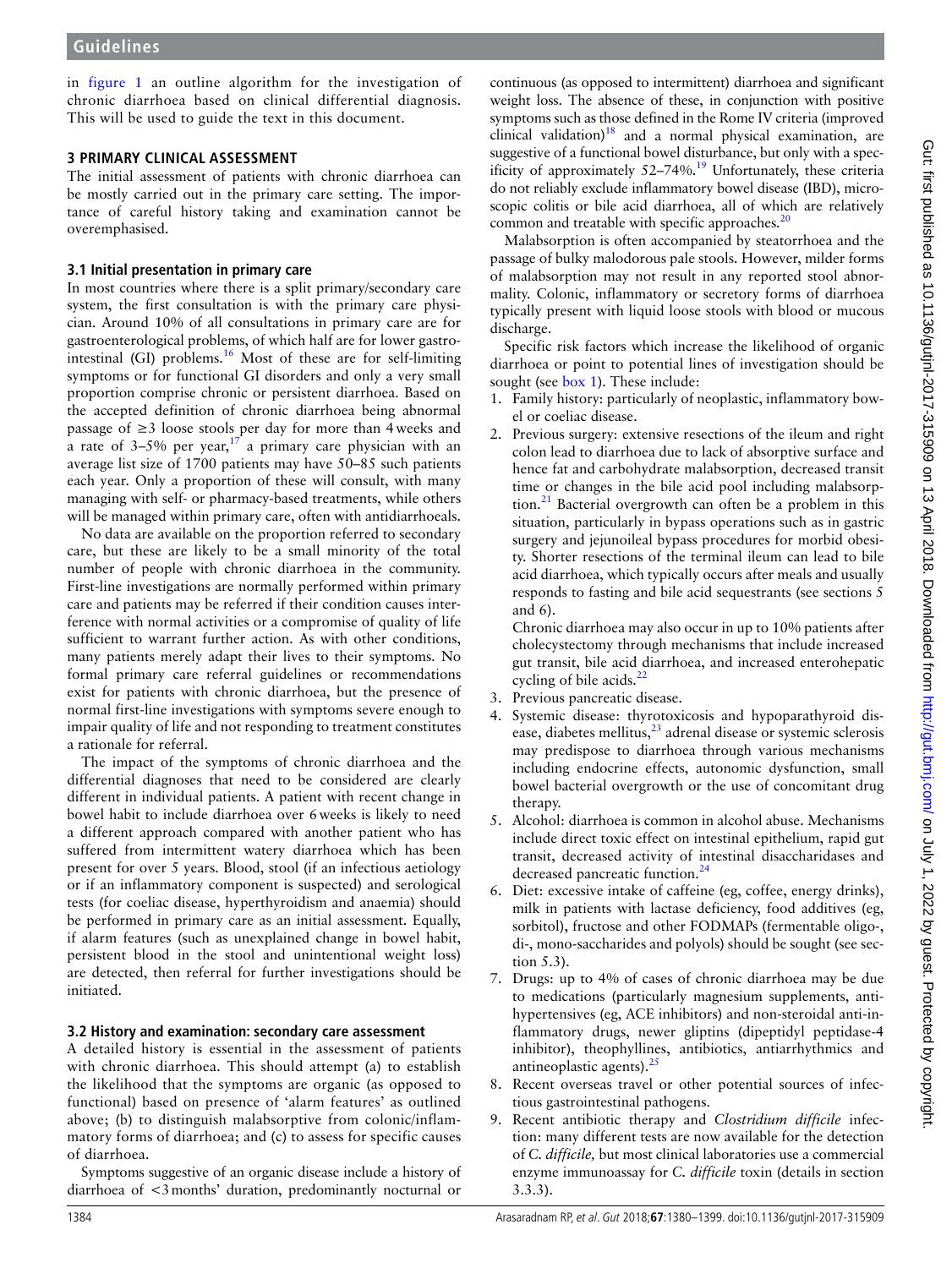### **Box 1 Causes of chronic diarrhoea**

#### **Common**

- ► IBS-diarrhoea
- ► Bile acid diarrhoea
- ► Diet
	- FODMAP malabsorption
		- Lactase deficiency is highly prevalent in non-Caucasian ethnic groups
	- Artificial sweeteners (eg, sorbitol, xylol in chewing gum, soft drinks)
	- Caffeine (eg, coffee, coke, energy drinks)
	- Excess alcohol
	- Excess liquorice
- ► Colonic neoplasia
- ► Inflammatory bowel disease
	- Ulcerative colitis
	- Crohn's disease
	- Microscopic colitis
- ► Coeliac disease
- ► Drugs
	- Antibiotics, in particular macrolides (eg, erythromycin)
	- Non-steroidal anti-inflammatory drugs
	- Magnesium-containing products
	- Hypoglycaemic agents (eg, metformin, gliptins)
	- Antineoplastic agents
	- Others (eg, furosemide, Olestra)
- ► Overflow diarrhoea

## **Infrequent**

- ► Small bowel bacterial overgrowth
- ► Mesenteric ischaemia
- ► Lymphoma
- ► Surgical causes (eg, small bowel resections, faecal incontinence, internal fistulae)
- ► Chronic pancreatitis
- ► Radiation enteropathy
- ► Pancreatic carcinoma
- ► Hyperthyroidism
- ► Diabetes
- ► Giardiasis (and other chronic infection)
- ► Cystic fibrosis

## **Rare**

- ► Other small bowel enteropathies (eg, Whipple's disease, tropical sprue, amyloid, intestinal lymphangiectasia)
- ► Hypoparathyroidism
- ► Addison's disease
- ► Hormone secreting tumours (VIPoma, gastrinoma, carcinoid)
- ► Autonomic neuropathy
- ► Factitious diarrhoea
- Brainerd diarrhoea (possible infectious cause not identified)

## **3.3 Initial investigations**

## 3.3.1 Blood tests

Abnormal initial screening investigations such as a high erythrocyte sedimentation rate, anaemia or low albumin have a high specificity for the presence of organic disease.<sup>26</sup> The presence of iron deficiency is a sensitive indicator of small bowel enteropathy, particularly coeliac disease, $^{27}$  but is obviously not a specific test. Guidelines regarding the approach to a patient with iron defi-cient anaemia have previously been published.<sup>[28](#page-15-24)</sup> A basic screen for evidence of malabsorption should include full blood count,

urea and electrolytes, liver function tests, vitamin B12, folate, calcium, ferritin, erythrocyte sedimentation rate and C reactive protein. Thyroid function tests should also be performed at this stage with a suppressed thyroid-stimulating hormone being the best predictor for hyperthyroidism.

## 3.3.2 Serological tests for coeliac disease

Coeliac disease is defined as a state of heightened immunological responsiveness to ingested gluten in genetically susceptible individuals[.29](#page-15-25) Epidemiological studies screening cohorts of healthy adult volunteers in the USA, UK and other European countries consistently report a prevalence of  $0.5-1\%$ .<sup>30–32</sup> There is some evidence that the prevalence is increasing,  $33-35$  and despite being a common global phenomenon, diagnosis is often delayed.<sup>3637</sup>

The development of highly accurate serological tests and large epidemiological studies have contributed to our current understanding of coeliac disease. It is now recognised that the majority of patients may have more subtle presenting symptoms, adult presentations are more frequent than paediatric, and there is a pre-coeliac' state.<sup>32 38 39</sup>

Recognition of the coeliac iceberg has improved under-standing and detection of coeliac disease.<sup>[37](#page-16-4)</sup> The visible iceberg above the waterline depicts patients with typical GI symptoms such as diarrhoea and weight loss. The subsequent stratum just below the waterline represents patients considered to have atypical presentations. They may have vague, non-specific GI symptoms such as bloating, or conditions associated with coeliac disease such as iron deficiency anaemia, osteoporosis and persistently abnormal liver function tests.<sup>[40–42](#page-16-5)</sup> Among certain groups the prevalence of coeliac disease will be higher (eg, type 1 diabetes, autoimmune thyroid disease or a first-degree relative with coeliac disease).<sup>[43](#page-16-6)</sup>

Diarrhoea may be present in 43–85% of patients with newly diagnosed coeliac disease. $40-42$  44 45 Conversely, the prevalence of coeliac disease in patients referred to secondary care with chronic diarrhoea has been reported to range from 3% to 10%.<sup>46 47</sup> Given the delays in diagnosis for patients with undetected coeliac disease and the fact that the tests are inexpensive $43$ suggests that serological testing for coeliac disease in patients presenting with chronic diarrhoea is mandatory.

Endomysial antibody (EMA) and tissue transglutaminase antibody (TTG IgA) have a combined sensitivity and specificity of over 90% when used in combination in selected populations with a high prevalence of coeliac disease. $48\frac{49}{19}$  However, when the prevalence of coeliac disease falls to 1%, as found in screening populations, the positive predictive value of these tests falls to around 80% or less.<sup>48,49</sup> The sensitivity of the serological tests also falls well below 90% when histological grades less than Marsh 3 (villous atrophy) are considered.<sup>48–52</sup> An IgA immunoglobulin level is also necessary as both EMA and TTG are IgA-based. In the presence of IgA deficiency, IgG EMA or IgG TTG should be performed.[53](#page-16-9) Finally, if the clinician is still suspicious, then a duodenal biopsy should be performed even in the presence of negative antibodies. Antibody-negative coeliac disease accounts for 6.4–7% of cases of patients presenting with coeliac disease.<sup>[48 53](#page-16-8)</sup>

## 3.3.3 Immunodeficiency and infections

Immunodeficiency states complicate diagnosing the cause of diarrhoea. The first step is to identify the immunodeficiency. Beyond the common primary and haematological causes, clinicians should be aware that chronic diarrhoea is a common symptom in patients newly diagnosed with human immunodeficiency virus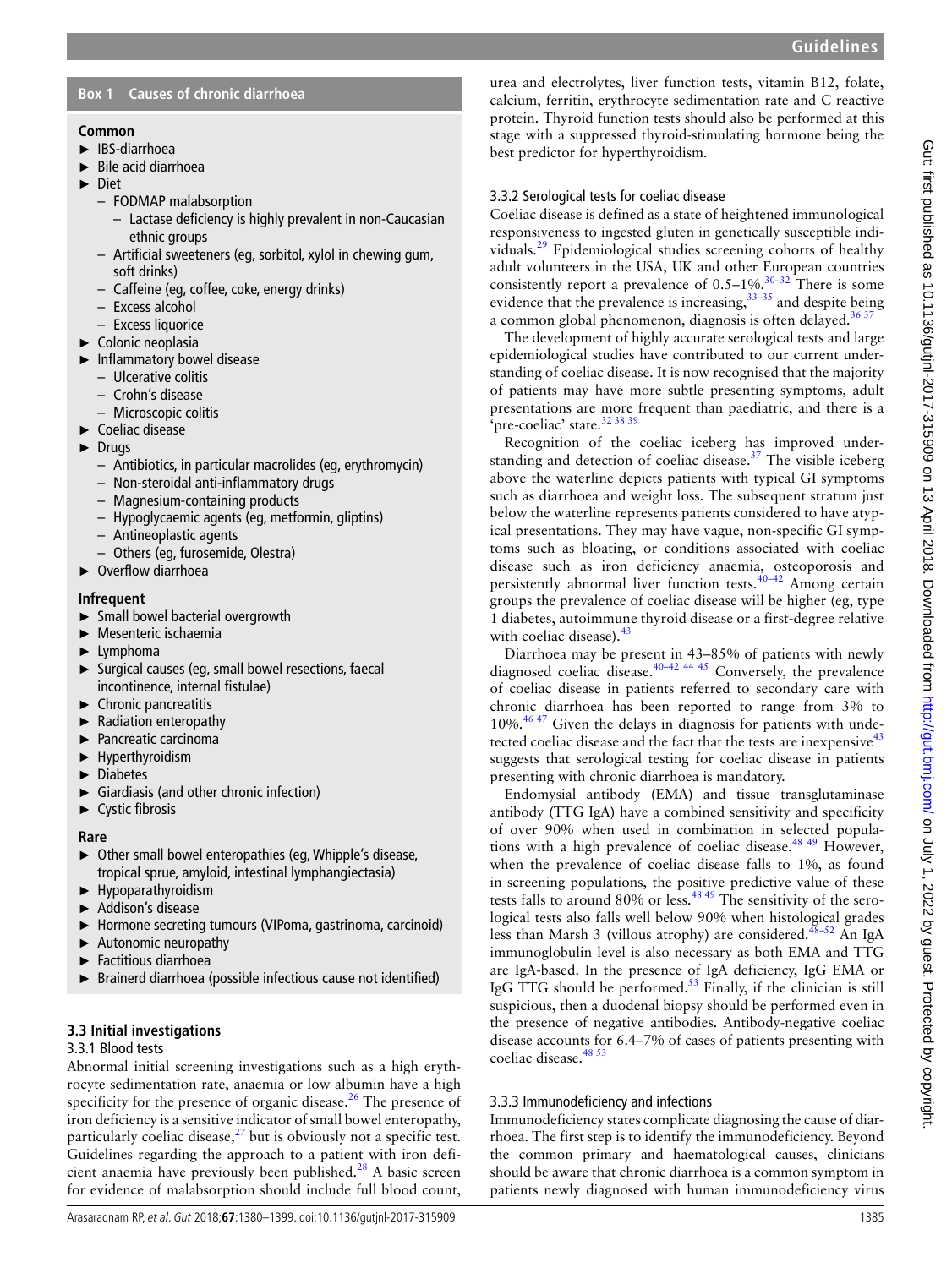$(HIV).<sup>54</sup>$  $(HIV).<sup>54</sup>$  $(HIV).<sup>54</sup>$  Clinicians should be aware of HIV prevalence estimates in their region and test accordingly. Once an immunodeficiency has been identified, potential chronic infection with pathogens such as cryptosporidia or norovirus should be investigated.

Chronic diarrhoea due to infectious agents is unusual in the immunocompetent patient. Protozoan infections, such as giardiasis and amoebiasis, are most likely to result in chronic infections. Examination of three fresh stools for ova, cysts and parasites remains the mainstay of diagnosis and has a sensitivity of approximately 60–90% for detection of these organisms. If there is doubt about persisting *Giardia* infection, then the use of a stool ELISA (92% sensitivity and 98% specificity) has largely replaced the need for intestinal biopsies and wet (saline and iodine mount) preparations.<sup>[55–58](#page-16-11)</sup> Short course treatment with metroni-dazole or tinidazole is effective.<sup>[58](#page-16-12)</sup> Serological testing (indirect haemagglutination test or ELISA) can be a useful adjunct in cases of amoebic liver abscess—more so in endemic areas.<sup>[59](#page-16-13)</sup> Clinicians should liaise with their local microbiology services to establish the diagnostic methods used, which may include transition to newer ELISA-based assays with greater sensitivity and specificity.

A notable exception is *Clostridium difficile* infection where diarrhoea can persist through failure of initial treatment or rapid relapse, which has consistently occurred in one in four patients in the placebo arms of recent clinical trials. $60-62$  Identification of a wide variation in testing approaches across Europe has led to recommendations for a standardised two-stage approach. $63$ The first step identifies the presence of the organism with glutamate dehydrogenase enzyme immunoassay (EIA), nucleic acid amplification testing or PCR. The second stage looks to demonstrate active *C. difficile* toxin production through toxin EIA. Such a combination of a sensitive and then a specific test gives high negative and positive predictive values where tests agree. Where they do not, clinical judgement on the likelihood of infection will determine the need for treatment. The phenomenon of post-infectious IBS after *C. difficile* infection is recognised, <sup>[64](#page-16-16)</sup> hence clinicians should be wary of excessive antimicrobial therapy on the basis of PCR alone, especially in the absence of clear evidence of toxin production.

#### **Recommendations**

- ► We recommend an initial screening blood test (full blood count, ferritin, tissue transglutaminase/EMA and thyroid function test) as well as stool tests for inflammation (faecal calprotectin) should be undertaken in primary care (Grade of evidence level 3, Strength of recommendation strong).
- $\blacktriangleright$  We recommend screening for coeliac disease using serological tests (tissue transglutaminase or EMA), which have a high sensitivity and specificity for the disease (Grade of evidence level 1, Strength of recommendation strong).
- ► If IgA deficient, we recommend either IgG EMA or IgG TTG should be performed (Grade of evidence level 2, Strength of recommendation strong).
- ► HIV infection should be excluded in those who are immunocompromised and present with chronic diarrhoea (Grade of evidence level 2, Strength of recommendation strong).
- ► We recommend combination testing for *Clostridium difficile* infection; confirmation of the presence of the organism by glutamate dehydrogenase enzyme immnunoassay or PCR and determining if these are toxin-producing (toxin EIA) (Grade of evidence level 2, Strength of recommendation strong).

#### **4 Cancer or inflammation 4.1 Stool tests**

The Bristol stool chart (see online s[upplementary material\)](https://dx.doi.org/10.1136/gutjnl-2017-315909), which is validated, is a good tool to determine stool consistency and guide subsequent investigations.<sup>[65](#page-16-17)</sup> Stool weights are no longer used or recommended due their limited clinical value.

#### 4.1.1 Faecal calprotectin

The inflammatory marker faecal calprotectin has recently been shown to be of value and the subject of a NICE Diagnostic Guideline (DG11).<sup>66</sup> Calprotectin is released when inflammatory processes occur due to the degranulation of neutrophil granulocytes. When the inflammation is within the intestinal tract, calprotectin is released into the intestinal lumen and is stable enough to be measured in faeces. NICE recommends the use of faecal calprotectin as an option in the differential diagnosis of IBS and IBD in adults with recent onset lower GI symptoms in whom cancer is not suspected. Thus patients with low calprotectin levels are unlikely to have any active inflammatory processes at the time of sample collection, making a diagnosis of IBD less likely.<sup>[67 68](#page-16-19)</sup> NICE uses the commonly quoted  $50 \mu g/g$ faeces as the decision level above which IBD is more likely, although other causes of raised calprotectin include colorectal cancer, infectious gastroenteritis and non-steroidal anti-inflammatory drugs.<sup>69</sup> This strategy should lead to a reduced level of secondary care referrals with associated lower cost and morbidity. There is some evidence that calprotectin levels  $>$ 250 $\mu$ g/g faeces suggest active inflammation correlating quite well with endoscopic inflammation.<sup>67 70</sup> The issue of indeterminate levels still remains elusive, although one study that looked at the 12-month outcome of indeterminate faecal calprotectin levels (50–249μg/g faeces) noted an 8% chance of developing IBD compared with 1% in those with levels  $\langle 50 \mu g/g \rangle$  faeces.<sup>[71](#page-16-21)</sup> For further details see online s[upplementary material.](https://dx.doi.org/10.1136/gutjnl-2017-315909)

#### 4.1.2 Faecal occult blood test (FOBT)/faecal immunochemical technique (FIT)

The detection of excess blood in faeces has been used for many years in the diagnosis of colorectal cancer. There are two types of faecal occult blood test: the older gFOBT based on the oxidisation of guaiac gum and the newer FIT for the detection of faecal haemoglobin, which uses an immunochemical technique to detect blood. Current European guidelines for colorectal cancer screening<sup>[72](#page-16-22)</sup> recommend the use of faecal haemoglobin and, although the UK still uses the older test, plans are well advanced to change to faecal haemoglobin in both Scotland and England in 2018 for screening. Emerging studies indicate that, in those with lower GI symptoms suggestive of colorectal cancer, FIT testing has a high negative predictive value (0.99) with the optimal cut-off between 7 and  $10\mu g/g$  faeces.<sup>73-75</sup> With the appropriate quality assurance processes in place and good clinical judgement, there is good evidence that using faecal haemoglobin in symptomatic patients may be of benefit in reducing the burden of unnecessary colonoscopic examinations. For further details see online [supplementary material](https://dx.doi.org/10.1136/gutjnl-2017-315909).

#### **4.2 Endoscopic and histological assessment**

In most patients with chronic diarrhoea, some form of endoscopic investigation will be necessary. In young patients (less than 40 years) reporting 'diarrhoea' but who have other typical symptoms of a functional bowel disorder and negative initial investigations, a diagnosis of IBS may be made in the primary care setting without recourse to further investigations.<sup>[76](#page-16-24)</sup> There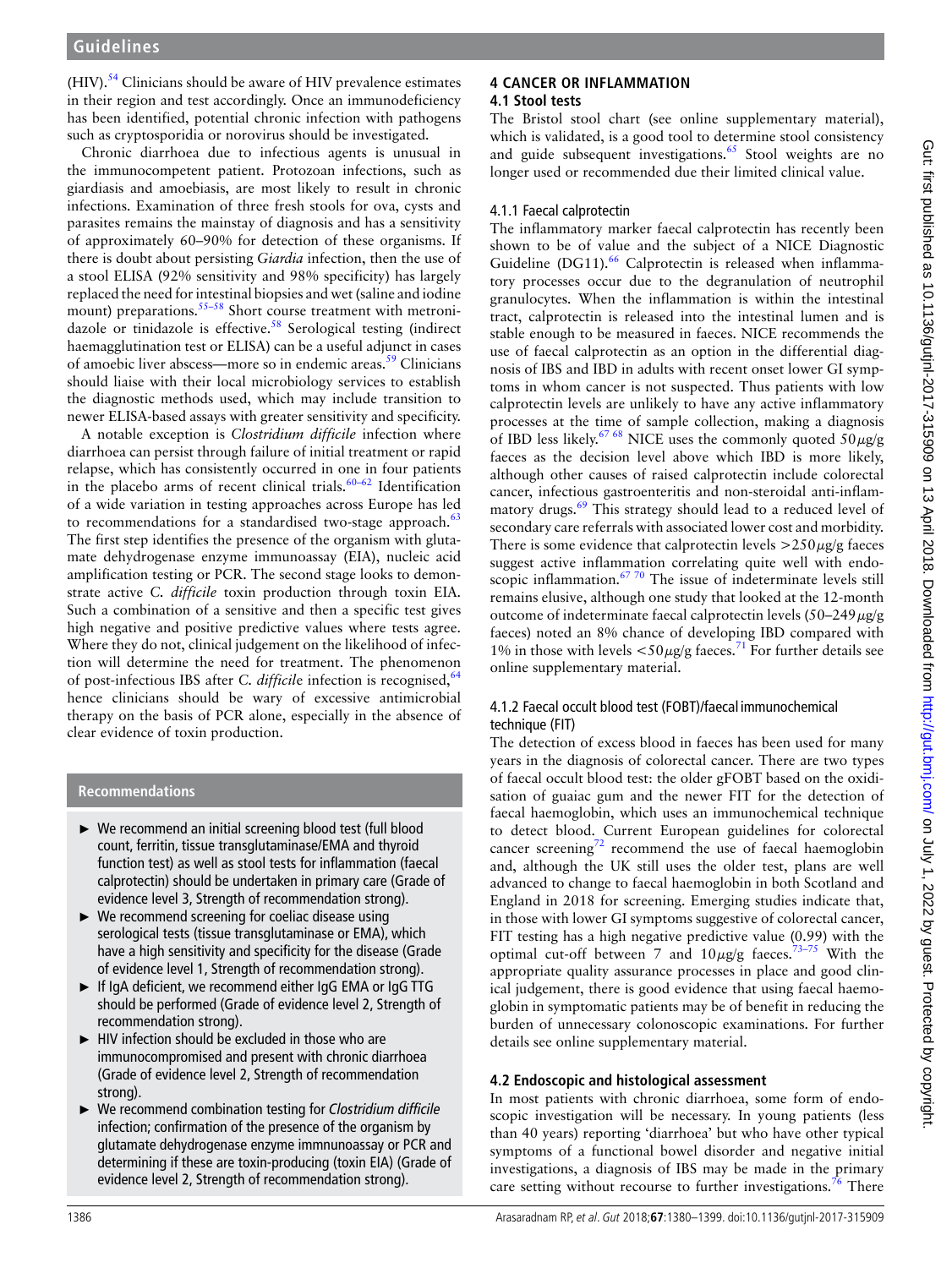is some evidence that using anti-vinculin and anti-cytolethal distending toxin B antibodies may help with making a positive diagnosis of IBS.[77](#page-16-25) However, patients under 40 years without typical symptoms of functional bowel disorder and/or severe symptoms and documented diarrhoea (as previously defined) should have further evaluation (see section 3.2.3).

#### 4.2.1 Colonoscopy

Screening colonoscopy in asymptomatic individuals detects colonic adenomas in 14.4–37.5% of cases, $57$  but few studies have addressed the frequency of neoplasia in symptomatic patients, and none has specifically addressed the prevalence of adenomas in patients undergoing colonoscopy for diarrhoea. Neugut and colleagues<sup>78</sup> showed that, of 861 patients (with rectal bleeding), only 154 had a change in bowel habit of which 7% of these had colonic neoplasms. This would suggest that change in bowel habit is a poor guide to the prevalence of neoplasia unless advanced to the point of malignancy. Almost half had neoplasia proximal to the splenic flexure, indicating the need for full colonoscopy rather than flexible sigmoidoscopy in these patients.[78 79](#page-16-27)

In addition to neoplasia, colonoscopy also has a diagnostic yield for other conditions ranging from 7% to 31%, with IBD and microscopic colitis being most commonly found. Hence both right- and left-sided colonic biopsies are necessary (see further details in section 5.2).  $80-83$  Routine ileoscopy further adds to the value of colonoscopy. This led to a positive diagnosis in 18% of non-HIV patients who complained of diarrhoea.<sup>84</sup> In patients in whom IBD is suspected, the value of ileoscopy and biopsy is further enhanced: 36% of patients with a normal colonoscopy and diarrhoea had terminal ileal disease.<sup>[85](#page-16-30)</sup> Although these results clearly reflect considerable referral bias, when taken together they suggest that, in chronic diarrhoea of uncertain origin, colonoscopy and ileoscopy with biopsy will lead to a diagnosis in approximately 15–20% of cases.

Colonoscopy is more sensitive than barium enema and, given this and the need to obtain histology to exclude colitis, barium studies of the colon are no longer indicated in chronic diarrhoea. 86 87

## 4.2.2 Flexible sigmoidoscopy

Unprepared rigid sigmoidoscopy has long been used in the outpatient setting to quickly assess the rectum and stool. This remains an appropriate examination in those younger patients who on clinical grounds are believed to have a functional bowel disorder. Some authors conclude that, in this age group, most pathology occurs in the distal colon and is thus accessible with a flexible sigmoidoscope.<sup>[8 80](#page-15-7)</sup> In one study that examined the prevalence and anatomical distribution of colonic pathology in patients presenting with non-HIV-related chronic diarrhoea, 15% of patients had colonic pathology.[88](#page-16-32) Some 99% of these diagnoses could have been made from biopsies of the distal colon using a flexible sigmoidoscope, the primary diagnoses being microscopic colitis, Crohn's disease and ulcerative colitis. Other sources point more strongly to the need for full colonoscopy in chronic diarrhoea of uncertain aetiology. $57-62$ 

## 4.2.3 Upper gastrointestinal endoscopy

There is little information on the diagnostic yield of upper GI endoscopy in patients whose diarrhoea is suspected to be due to malabsorption. This will clearly vary depending on the cohort of patients being investigated, referral criteria and degree of suspicion for any given underlying diagnosis. Coeliac disease should be considered and investigated as per section 3.3.2.

## **4.3 Small bowel imaging and visualisation for inflammation**

## 4.3.1 Small bowel imaging for abnormality (eg, inflammatory bowel disease)

Traditionally the small bowel barium follow through (SBBFT) or barium enteroclysis was the standard means of assessing small bowel mucosa. However, barium examinations have both a low sensitivity and specificity in the detection of small bowel abnormalities.<sup>89</sup> Ultrasonography (USS) may be used to assess the bowel, and the advantages include its non-invasiveness and availability. USS has been shown to have high sensitivity in the detection of terminal ileal pathology but its accuracy for disease proximal to the terminal ileum is lower compared with CT and MRI. $90-92$  The significant disadvantages of USS include the difficulty of viewing the GI tract in its entirety and high operator dependence.<sup>93-95</sup>

Cross-sectional modalities such as CT and MRI have emerged as the preferred imaging tests for evaluation of the small bowel. Specialised small bowel imaging procedures such as CT and MR enterography and enteroclysis have become preferred, as comparative studies have shown their superiority compared with SBBFT.<sup>93</sup> 95

The enterographic technique (CT or MR) is based on imaging after ingestion of a large amount of oral contrast over a set time period whereas the enteroclysis procedure requires nasojejunal intubation. The main disadvantage of an enteroclysis examination is the nasojejunal intubation, which is uncomfortable for patients leading to greater patient preference for enterography examinations. $96$ 

Recent validated studies have reported high accuracy of MR enterography examination for small bowel abnormalities compared with surgical findings.<sup>94 98-101</sup> Further advances in MR technology with diffusion-weighted imaging (MR- DWI) are proving important for the diagnosis and assessment of bowel abnormalities.<sup>102 103</sup> Although CT is also widely used in abdominal imaging, its main disadvantage is the associated high radiation burden. A recent meta-analysis has concluded that it is preferable to use a non-ionising modality such as USS or MRI in order to reduce radiation exposure.<sup>[98 104](#page-17-4)</sup> Several comparative studies also report that MRI has higher sensitivity than CT in the detection of small bowel diseases and neoplasms.[94 96 98–100 103 105](#page-17-2)

Current evidence-based analysis indicates that either CT or MR enterography (depending on availability) should be the preferred initial test for the diagnosis of small intestinal abnormalities in patients with chronic diarrhoea. MRI is the preferred option as it does not entail high-dose radiation compared with CT imaging. $101 105$ 

## 4.3.2 Video capsule endoscopy

Capsule endoscopy has a role either as a means to distinguish small bowel abnormalities or to assess further the small bowel after a negative radiological (MR or CT) investigation. However, in some centres this may be viewed as a first-line investigation of the small bowel due to its non-invasive nature (patient tolerability and acceptance) as well as increased diagnostic yield when compared by meta-analysis and systematic review against other small bowel investigations.<sup>[106](#page-17-6)</sup>

When specifically considering coeliac disease, capsule endoscopy is not recommended and patients should be encouraged to have a duodenal biopsy in order to obtain a histological diagnosis. For patients who are unable or unwilling to undergo a gastroscopy, a small bowel capsule may help to demonstrate villous atrophy in the presence of positive coeliac serology.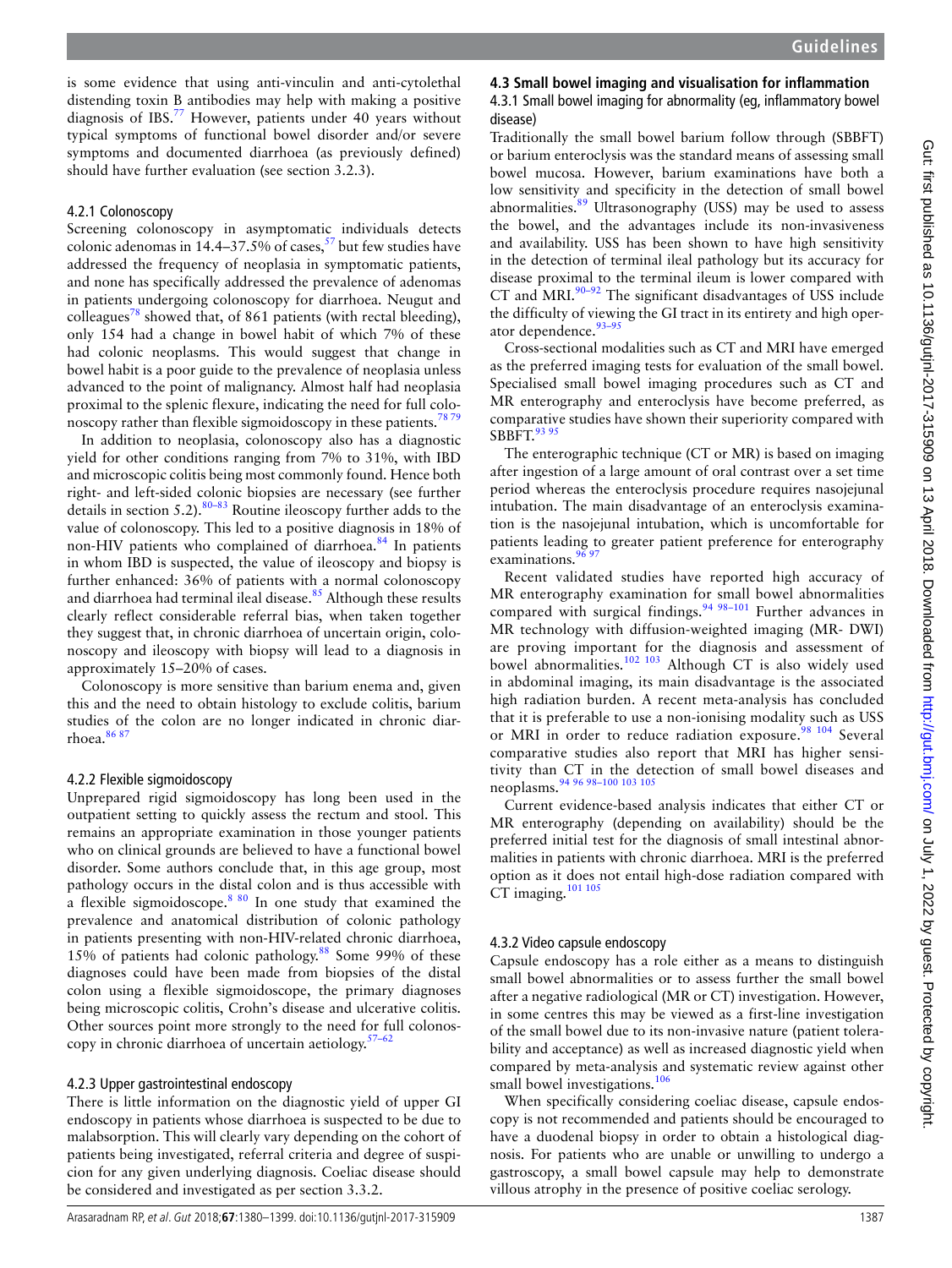## **Guidelines**

#### 4.3.3 Enteroscopy

Small bowel enteroscopy has been evaluated as a complementary investigation to SBBFT and capsule endoscopy, either as a means to distinguish small bowel abnormalities or to assess further the small bowel after a negative radiological investigation.<sup>[107](#page-17-7)</sup> A key feature of enteroscopy studies in assessing inflammation or obscure bleeding is the consistently high false negative rate of prior upper and lower endoscopy, emphasising the need to ensure that adequate visualisation and biopsy of the duodenum and ileum have been achieved. Push enteroscopy may have some value to obtain jejunal biopsies in determining rare causes of diarrhoea—for example, cyclospora infections, sprue-related strongyloidosis or those with malabsorption/raisedIgA TTG and non-diagnostic duodenal biopsies.[108](#page-17-8) Device-assisted enteroscopy

#### **Recommendations**

- ► We recommend use of faecal calprotectin in younger patients (under 40 years) with chronic diarrhoea in whom inflammation is suspected and not cancer (Grade of evidence level 1, Strength of recommendation strong).
- ► Cut-off of 50 μg/g faeces (assay-dependent) is recommended to distinguish functional bowel disorder from organic/ inflammatory bowel disease (Grade of evidence level 1, Strength of recommendation strong).
- ► In patients with typical symptoms of functional bowel disease, normal physical examination and normal screening blood and faecal tests (calprotectin), a positive diagnosis of IBS can be made (Grade of evidence level 2, Strength of recommendation strong).
- $\blacktriangleright$  For those with lower gastrointestinal symptoms suspicious of colon cancer (without rectal bleeding), we suggest faecal immunological testing as a rule out test to guide need for referral or urgency of investigations either in primary or secondary care; (Grade of evidence level 2, Strength of recommendation weak)
- ► In patients with chronic diarrhoea, we recommend colonoscopy (with ileoscopy) and biopsy as the preferred investigation of the lower bowel (Grade of evidence level 1, Strength of recommendation strong).
- $\blacktriangleright$  In younger patients (under 40 years) with a normal faecal calprotectin and in whom functional bowel disease is suspected, we recommend a flexible sigmoidoscopy with biopsy (Grade of evidence level 3, Strength of recommendation strong).
- ► We recommend either MR enterography or video capsule endoscopy (VCE) (depending on local availability) rather than CT as first-line investigation for diagnosing inflammation within the small bowel (Grade of evidence level 1, Strength of recommendation strong).
- ► We do not recommend VCE for the diagnosis of coeliac disease due to insufficient evidence (Grade of evidence level 5, Strength of recommendation strong).
- Ultrasonography of the small bowel, while attractive due to its non-invasive nature and absence of radiation exposure, has a limited diagnostic role hence cannot be recommended routinely (unless other modalities are unavailable) (Grade of evidence level 4, Strength of recommendation strong).
- $\blacktriangleright$  Enteroscopy ( $\pm$ device assisted) has limited diagnostic value for chronic diarrhoea and we recommend its role mainly for targeting predefined lesions (Grade of evidence level 4, Strength of recommendation strong).

(double balloon, single balloon or spiral) is complementary to capsule endoscopy and should be reserved for targeting lesions (and obtaining histology) or therapeutic intervention when abnormalities are identified by small bowel imaging or capsule endoscopy[.106](#page-17-6)

#### **5 Common disoders 5.1 Bile acid diarrhoea**

Given that a third of patients labelled with diarrhoea-predominant IBS actually suffer from bile acid diarrhoea, this condition is more common than initially perceived with a significant impact on patients[.109 110](#page-17-9) Bile acids are required for the digestion of fat and are synthesised from cholesterol in the liver and excreted in the bile mainly in the form of glycine or taurine conjugates. This process is regulated through a negative feedback manner by nuclear farnesoid receptor as well as by fibroblast growth factor 19 (FGF-19), $\frac{111 \times 112}{2}$  a protein released from ileal enterocytes. Up to 95% of bile acids are reabsorbed through the enterohepatic circulation.

<sup>75</sup>SeHCAT testing (the standard radiolabelled test used to identify bile acid diarrhoea: tauroselcholic (Se) acid) was first described in 1982.<sup>113 114</sup> A retention of 10-15% at 7 days is usually defined as mild bile acid loss, 5–10% as moderate and 0–5% as severely abnormal. These values also predict response to therapy with bile acid sequestrants. $115$ 

The serum bile acid precursor  $7\alpha$ -hydroxy-4-cholesten- $3$ -one<sup>116</sup> is an intermediary product in the synthesis of bile acids from cholesterol by the liver enzyme CYP7A1 and so provides a measure of bile acid synthesis. It has a negative predictive value of 95% (positive predictive value of 74%) compared with SeHCAT, hence making it attractive as a screening test for excessive bile acid turnover.<sup>117</sup> Levels above  $47.1$ ng/mL are indicative of bile acid diarrhoea.<sup>118</sup> C4 requires a fasting sample, like FGF-19; both undergo diurnal and postprandial variation, with false positives also occurring in those with liver disease.<sup>11</sup>

Faecal bile acid measurement is another option with values  $>$ 2300 umol/48 hours indicative of bile acid diarrhoea.<sup>[119](#page-17-16)</sup> However, as dietary fat intake and consequently bile acid levels are variable, it requires a 48-hour sample. Moreover, it is cumbersome and not yet commercially available in the UK. Additionally, other less invasive and economical tests such as urine testing for 2-propanol and acetone are currently being evaluated.<sup>120</sup> A summary table of tests in bile acid diarrhoea are presented in these studies. $\frac{121 \times 122}{122}$ 

Up to 30% of patients with diarrhoea-predominant IBS have evidence of bile acid diarrhoea as determined by SeHCAT testing.[87 109 123](#page-16-35) Compared with controls, IBS patients had lower SeHCAT values and higher C4 levels but similar FGF-19 levels. More than 50% responded to bile acid sequestrants (colestipol).[124](#page-17-19) In addition to patients with ileal disease (eg, Crohn's disease), $125$  bile acid diarrhoea has also been reported in patients following cholecystectomy and post-infectious diarrhoea.<sup>126</sup> For those not responding to treatment, other additional causes should be sought (eg, bacterial overgrowth, pancreatic insufficiency or microscopic colitis),[127](#page-17-22) even if SeHCAT testing has been abnormal. Another under-recognised group are those with cancer who have received pelvic chemoradiotherapy as  $>50\%$  have bile acid diarrhoea.<sup>12</sup>

The NICE DG7 diagnostic guidance report on SeHCAT in 2013 and subsequent update in 2016 recognised the potential for patient and system benefits associated with SeHCAT inves-tigations.<sup>[129](#page-17-24)</sup> One study suggests that the economic evaluation needs to be reconsidered as the impact of not making a positive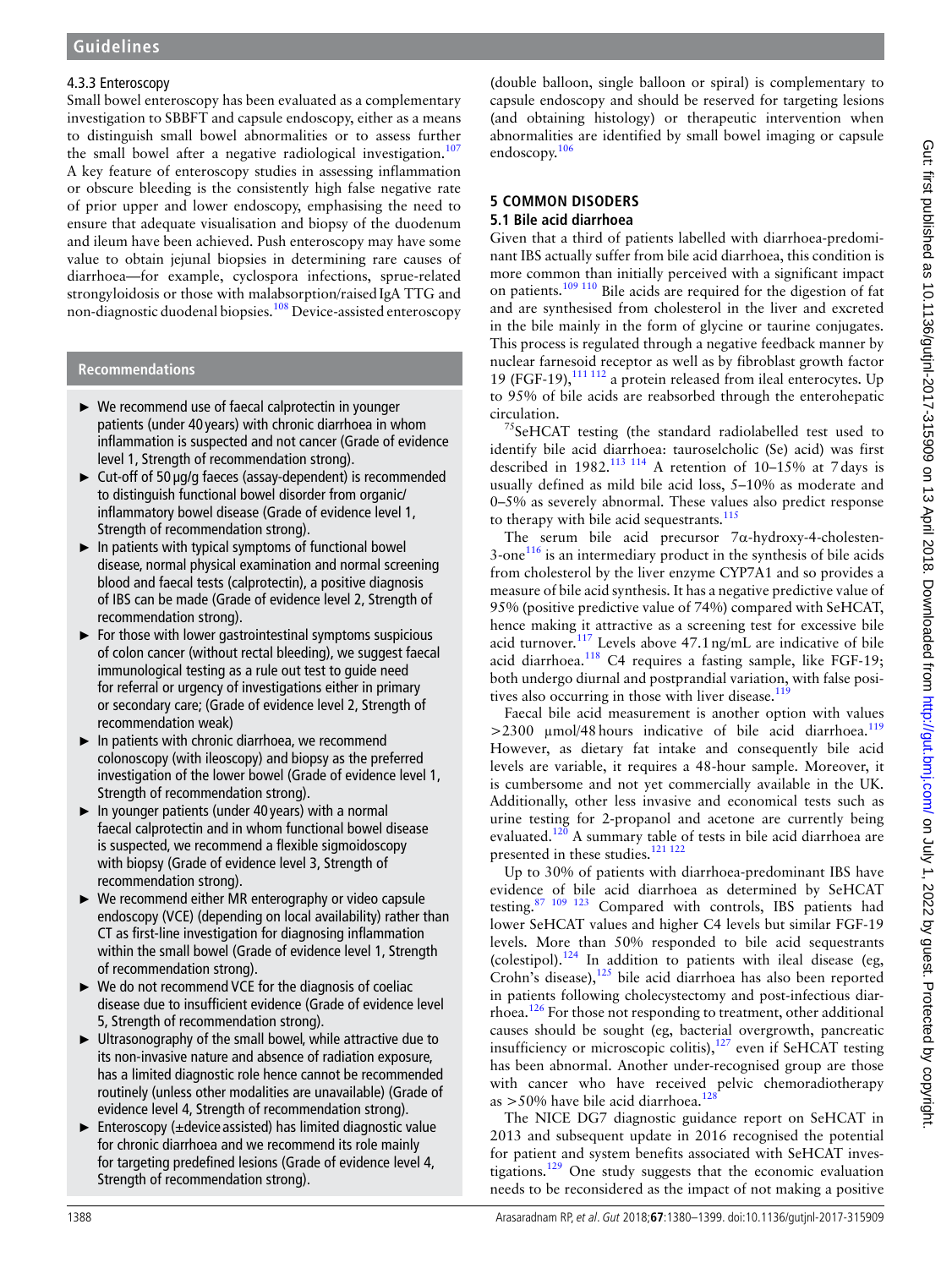diagnosis leads to repeat (unnecessary) testing with additional cost to the NHS. $130$  More recently it has been shown that making a positive diagnosis of bile acid diarrhoea (in this study using SeHCAT) was economically beneficial as those who had negative SeHCAT tests underwent significantly more investigations (1.8x more), especially cross-sectional imaging (13x more likely), although those with a positive SeHCAT had more clinical appointments.<sup>[131](#page-17-26)</sup>

A systematic review and meta-analysis comprising 36 studies and 5028 patients on bile acid diarrhoea biomarkers concluded that SeHCAT had the highest diagnostic yield to date (limited by study heterogeneity), with 25% previously diagnosed as having functional diarrhoea actually having primary bile acid diarrhoea.<sup>122</sup>

In a series of 264 patients where 53% had bile acid diarrhoea, 44% failed to respond to cholestyramine alone. Half of these non-responders derived benefit from colesevelam (unlicensed but used with extended indication). Thus, lack of response to cholestyramine does not constitute exclusion of bile acid diarrhoea, $^{132}$  hence therapeutic trials of bile acid sequestrants (cholestyramine or colesevelam) are not recommended. Pooled data from 15 studies show a dose-response relationship between the severity of malabsorption and the effect of treatment with a bile acid sequestrant: clinical response to cholestyramine occurred in 96% of patients with <5%retention of SeHCAT, 80% at  $\lt 10\%$  retention and 70% at  $\lt 15\%$  retention.<sup>[115](#page-17-12)</sup>

There are also logistic considerations for high throughput nuclear medicine departments as other concurrent studies may result in background radiation which could affect the 7-day SeHCAT retention value; individual departmental protocols should be in place to circumvent this issue. $\frac{8}{7}$ 

Bile acid diarrhoea should no longer be missed given the available option to test with either SeHCAT or serum C4. Other emerging serum and urine tests may soon be available. Once diagnosed, treatment is simple and effective.

#### **5.2 Microscopic colitis**

Collagenous colitis and lymphocytic colitis are two forms of microscopic colitis, both commonly presenting with chronic, non-bloody watery diarrhoea and with few or no endoscopic abnormalities.<sup>133</sup> They were first described around 1980.[134 135](#page-17-30)Histological features are distinct from ulcerative colitis or Crohn's disease and are not reliably detected on macroscopic examination at colonoscopy. Microscopic examination shows an increased number of intraepithelial and lamina propria lymphocytes (>20/100 cells) in both forms of microscopic colitis, together with a thickened subepithelial collagen band ( $>10 \mu m$ ) in collagenous colitis.<sup>136</sup>

These conditions have been the subject of several recent systematic reviews and meta-analyses and data from these have been used to inform the current guidance. The clinical presentation, risk factors, pathology, disease course and response to treatment have been reviewed and compared for lymphocytic and collagenous colitis.<sup>137</sup> <sup>138</sup> The epidemiology and trends<sup>[139](#page-17-33)</sup> and the diagnostic overlaps with IBS and functional GI disease have been reviewed.<sup>140 141</sup> The American Gastroenterology Association has developed guidelines on the medical management of microscopic colitis. $142$ <sup>1</sup>

The overall prevalence of microscopic colitis ranges from about 50 to  $200/100000$ .<sup>[143](#page-17-36)</sup> Both forms are commoner in women (collagenous colitis 77%, lymphocytic colitis 68%) and the mean age at presentation is around 60.[138](#page-17-37) However, microscopic colitis can present in much younger patients with 25% of cases

being under  $45.137$  The incidence of collagenous and lymphocytic colitis has been increasing in parallel, possibly related to greater awareness of the need to look for this diagnosis. There are overlapping histological features and the two forms cannot be distinguished on the basis of symptoms, although they may be less severe in lymphocytic compared with collagenous colitis.<sup>[133](#page-17-29)</sup> Nocturnal diarrhoea and incontinence are frequently present.

In a meta-analysis of studies of patients meeting the criteria for diarrhoea-dominant IBS, the prevalence of microscopic colitis was 9.8% (95% CI 4.4% to  $17.1\%$ ).<sup>140</sup> Other reviews have also quoted a prevalence in patients being investigated for chronic diarrhoea of around  $7.5-10\%$ .<sup>133 142</sup> Other functional bowel disorders, including constipation-predominant or mixed IBS, may also coexist with microscopic colitis. In patients with a diagnosis of microscopic colitis, about one-third have symptoms compatible with IBS, but this is a similar proportion to patients with other causes of chronic diarrhoea.<sup>[141](#page-17-38)</sup>

Conditions associated with microscopic colitis include autoimmune diseases such as rheumatic disease, thyroid disease and coeliac disease (in around  $5-7\%$ ).<sup>133 137 142</sup> Bile acid diarrhoea (diagnosed by SeHCAT testing) has been reported to be prevalent in both collagenous colitis (41%; 37–45%) and lymphocytic colitis (29%; 24–34%).<sup>138</sup> Use of non-steroidal anti-inflammatory drugs, proton pump inhibitors and sertraline is also high and withdrawal of these can be associated with improvement in symptoms.<sup>[138](#page-17-37)</sup>

Diagnosis of microscopic colitis is made by histological examination of colonic mucosal biopsies. Multiple biopsies should be taken and examined to detect the histological changes of lymphocyte infiltration and a possible collagenous subepithelial band.<sup>136</sup> It needs to be stressed that the colonoscopic macroscopic appearances may be essentially normal, but biopsies are still needed. Right-sided biopsies, taken at colonoscopy, have a greater yield than rectal biopsies, but most patients will have changes detectable in the distal colon and so can be diagnosed by biopsies taken at flexible sigmoidoscopy[.82 83](#page-16-36) There is no reliable biomarker for microscopic colitis, although a raised faecal calprotectin may be found, $1/44$  which will suggest the need for further colonoscopic assessment. A scoring system has been developed which has a good negative predictive value (97%) to exclude microscopic colitis.<sup>145</sup> This may have a role in avoiding unnecessary colonoscopic biopsies in some patients.

Making the diagnosis of microscopic colitis in a patient with chronic diarrhoea is important as specific and effective treatment for the condition is now available. Budesonide, in controlled release preparations, has been shown to induce remission in active disease for both forms of microscopic colitis, and these trials have recently been reviewed. $143$  There is also good evidence for budesonide in the maintenance of remission in collagenous colitis.<sup>146</sup> Up to 70% can relapse and require further treatment,<sup>147</sup> but others can remain symptom-free. Other drugs have been used, including prednisolone, bile acid sequestrants in appropriate patients with demonstrated bile acid diarrhoea and, in steroid-refractory patients, immunosuppressives. $142$ 

### **5.3 Maldigestion of fructose-based carbohydrates and lactose and polyhydric alcohols**

Maldigestion of fermentable oligo-, di-, mono-saccharides and polyols (FODMAPs) is a cause of diarrhoea in patients with IBS and other patient groups<sup>148</sup> (eg, IBD in remission, enteral nutrition). The mechanism by which these nutrients have effects on the GI tract has been described through detailed physiological and imaging studies.<sup>149-152</sup>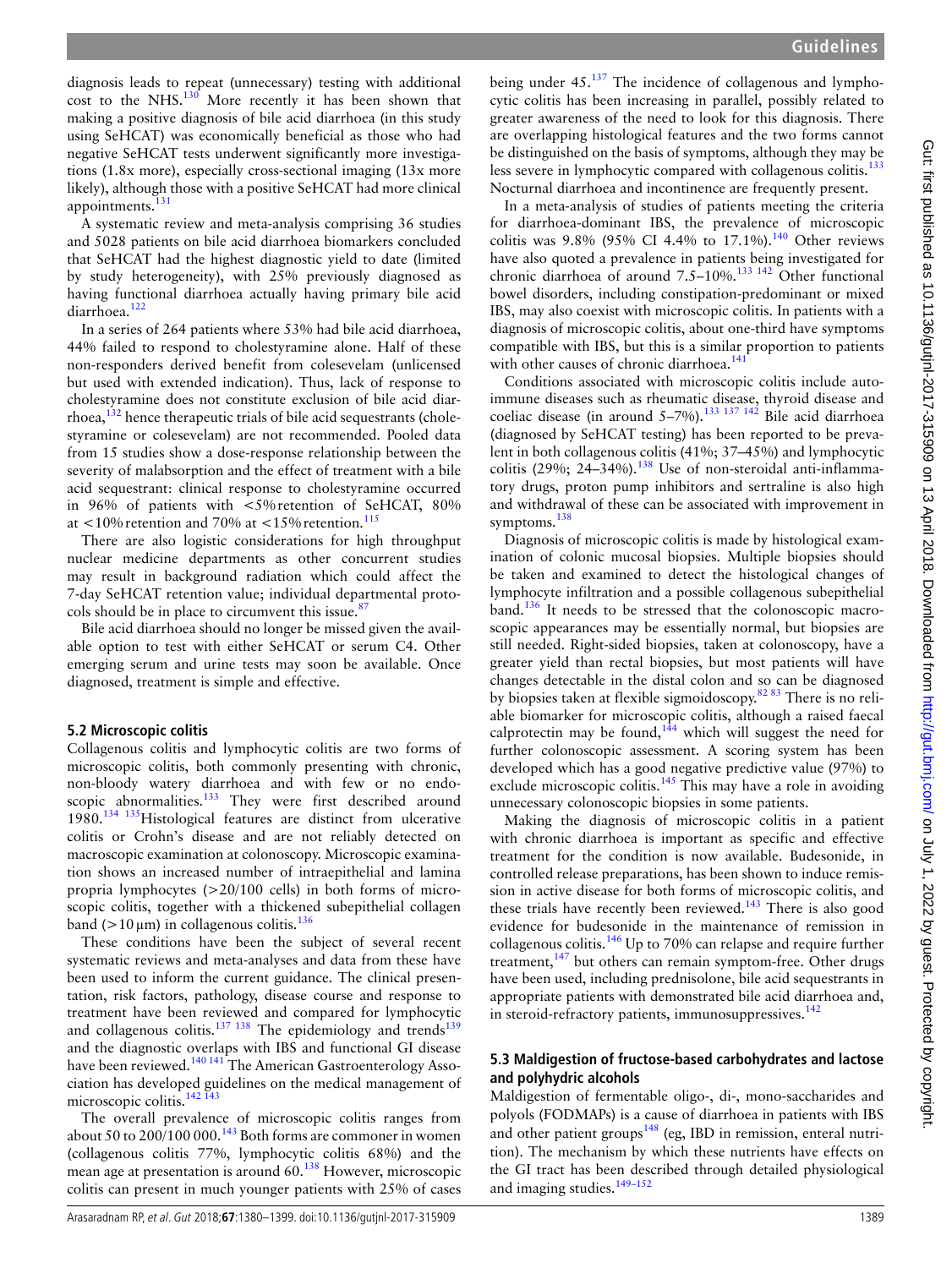Fructose is a hexose monosaccharide that is found in food on its own, as a disaccharide with glucose-forming sucrose and as longer chain polymers called fructans. Fructose is usually absorbed at the epithelium via the facilitative transporter GLUT5 and the GLUT2 glucose-fructose co-transporter.<sup>153</sup> The modern diet may contain high levels of isolated fructose or fructose in excess of glucose that exceed the absorption capacity of the small bowel (eg, soft drinks sweetened with corn syrup). Undigested fructose then passes into the colon and is fermented in the same manner as lactose in patients who are deficient in small intestinal lactase due to non-persistence of this enzyme expression into adult life.

Fructans are present in large concentrations in wheat, a staple of the diet for many populations (eg, bread, noodles). Fermentation of fructans by colonic bacteria is the cause of 'wheat intolerance' in many patients without coeliac disease.<sup>154 155</sup> Similarly, sorbitol and other non-absorbed sugar alcohols ('polyols') used as artificial sweeteners pass unchanged into the colon and can induce diarrhoea if taken in large quantities (eg, diet drinks, chewing gum).

Interpretation of carbohydrate breath tests is particularly contingent on the challenge dose used. Double-blind randomised controlled dietary challenge studies show a dose-response relationship between the intake of lactose, fructose and fructans with the likelihood of malabsorption (as assessed by an increase in breath hydrogen) and the development of abdominal symptoms, including diarrhoea.<sup>150</sup> The prevalence of primary lactase deficiency based on the presence of the *13910*C/C genotype in the promoter region of the lactase enzyme gene is 2–15%, predominantly in Caucasian popula-tions in Northern Europe.<sup>[156](#page-18-5)</sup> A recent meta-analysis of epidemiological data reported that 68% (95% CI 64% to 72%) of the world's population are lactase-deficient,<sup>157</sup> and this approaches 100% in the Han Chinese population.<sup>[158](#page-18-7)</sup> There is a high level of concordance between the presence of this genotype and lactose malabsorption.<sup>156</sup> In contrast, there is no unique genotype linked with fructose or fructan malabsorption and a review of nine studies found that 25 g fructose may induce an increase in breath hydrogen in 40% of healthy subjects, but rarely induces symptoms.<sup>153</sup> Prospective studies have shown that self-reported dietary intolerance is a poor predictor of objective test results<sup>158</sup> 159 or even response to dietary restriction. Thus, breath testing after carbohydrate challenge could be useful if it identifies the cause of symptoms and predicts response to therapy. A positive lactose breath test fulfils these criteria,  $160 161$  although avoidance of dairy products alone is rarely sufficient treatment in patients with IBS.<sup>161 162</sup> No trials have directly addressed patients with isolated diarrhoea but, in diarrhoea-predominant IBS, two randomised controlled trials<sup>163 164</sup> and one prospective study<sup>165</sup> have found no relationship between the result of breath testing and response to dietary fructose reduction. At present, fructose breath testing cannot be said to inform diagnosis and treatment of fructose intolerance.

## **5.4 Post radiation diarrhoea**

This is increasingly more common given that there is a threefold rise in cancer survivors in the last three decades. Many of the causes of chronic diarrhoea discussed in other sections of these guidelines are common in people who have been treated for GI and other cancers (eg, bile acid diarrhoea, pancreatic insufficiency). Specific guidance is now available as to how to

investigate such patients, especially for the late effects of radiation therapy. $166$ 

## **5.5 Rapid intestinal transit**

Many conditions associated with diarrhoea have been ascribed to abnormalities of gut motility and increased intestinal transit time. These include post-surgical states (eg, vagotomy), endocrine conditions (eg, hyperthyroidism), bile acid diarrhoea, autonomic neuropathy (eg, diabetes) and, most often, primary functional diarrhoea. Assessment of the contribution of disordered motility and transit to diarrhoeal disease is hampered by the fact that (a) many of these conditions have multifactorial aetiologies; (b) available tests have limited ability to identify the cause of symptoms; and (c) wide individual variation in normal values precludes a definitive diagnosis in all except the most severe cases.

Detailed measurements of motility can be acquired by small intestinal or colonic manometry, ideally with high-resolution technology that clearly visualises propulsive and retrograde contractions that promote and inhibit transit.<sup>167</sup> Pressure measurements are abnormal in the presence of obstruction and gross neuromuscular dysfunction, but findings in patients with severe symptoms do not correlate well with pathology on small bowel biopsy.[168](#page-18-14) In patients with chronic diarrhoea and IBS, the results are almost always normal and such invasive techniques are not well tolerated.<sup>169</sup> 170

## **Recommendations**

- ► If functional bowel disease or IBS-diarrhoea is suspected, we recommend that bile acid diarrhoea should be excluded with either <sup>75</sup>SeHCAT testing or fasting serum C4 (7 $\alpha$  hydroxy-4-cholesten-3-one) levels. A test and treat approach is recommended as opposed to blind empirical therapy unless no diagnostic test is available (Grade of evidence level 1, Strength of recommendation strong).
- ► Patients with very low <sup>75</sup> SeHCAT values are most likely to have a response to treatment with bile acid sequestrants. We recommend this is tried if the  $75$ SeHCAT value is  $<$ 15% or the fasting serum C4 is raised above defined laboratory values (Grade of evidence level 2, Strength of recommendation strong).
- ► We recommend colonic biopsies to exclude microscopic colitis. These should be at least from the left side (not rectal) and, as microscopic colitis can be patchy, right-side biopsies may improve diagnostic yield (Grade of evidence level 1, Strength of recommendation strong).
- ► Both glucose and lactulose hydrogen breath tests have poor sensitivity and specificity and are not recommended for the diagnosis of small bowel bacterial overgrowth (Grade of evidence level 2, Strength of recommendation strong).
- ► The utility of concurrent hydrogen and methane breath testing with measurements of orocaecal transit time could reduce a false positive diagnosis due to variability in intestinal transit, but has not been subject to definitive clinical study hence cannot be recommended (Grade of evidence level 4, Strength of recommendation strong).
- ► We recommend investigating for intestinal transit with manometry only if there is clinical suspicion and failure to respond to therapy (Grade of evidence level 4, Strength of recommendation strong).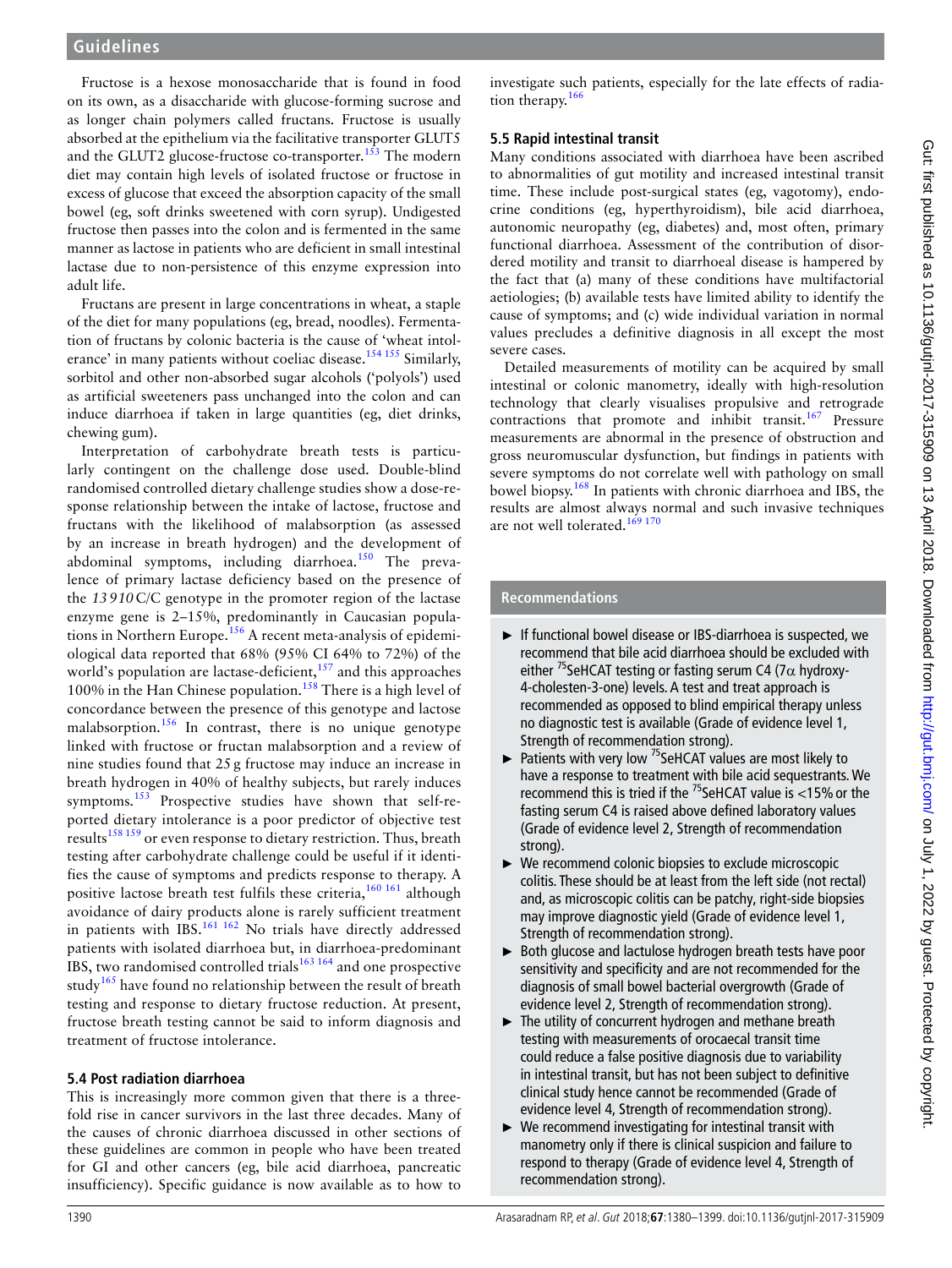Only patients who remain undiagnosed after extensive traditional investigation and failed medical therapy should be considered for manometry studies. $171$  In the future non-invasive MRI may find a role in the diagnosis of diarrhoeal conditions. Recent studies have shown that this technique can provide comprehensive measurements of both motility and transit and can identify specific abnormalities in patients with diarrhoea-predominant IBS[.172](#page-18-17)

#### **6 Tests for malabsorption**

Malabsorption may occur as a result of a defective luminal environment such as inadequate bile acid or enzyme function, failure of epithelial transport due to mucosal disease or structural disorders (eg, fistula, surgical resection). Although there are generally coexisting deficiencies of fat, carbohydrate, protein, vitamins and minerals, the effects of one of these may predominate. Thus, pancreatic exocrine insufficiency is the most frequent cause of severe predominant steatorrhoea where faecal fat excretion exceeds 13 g/day (47 mmol/day).<sup>173</sup> This is rare in mucosal or structural disease, although milder forms of steatorrhoea are common. In comparison, carbohydrate malabsorption is predominantly associated with mucosal disease or dysfunction. Approaches to investigation involve either detection of the relevant compound in faeces or detection of an absorbed substance in the blood, urine or other tissues. A variation of the latter is the use of breath testing, which relies on the breakdown and bacterial fermentation of the test substance. These investigations (stool fat, isotope breath or faecal tests, sugar and other permeability tests) were detailed by a previous version of these guidelines $174$  and will not be covered further here because, with the exception of hydrogen breath tests (see section 6.5.2), none have received significant support in publications since 2003 and they have not established themselves in clinical practice outside specialist centres.

#### **6.1 Fat malabsorption**

Pancreatic exocrine insufficiency can lead to malabsorption (or more correctly maldigestion) and diarrhoea due to impairment of pancreatic enzyme and bicarbonate secretion. In adults, this is usually the result of chronic pancreatitis, pancreatic carcinoma or pancreatic surgery. Maldigestion of fat can result in steatorrhoea and weight loss but may not be clinically apparent. Steatorrhoea can be caused by small bowel malabsorption and clinical assessment of steatorrhoea (eg, by stool inspection) is unreliable. $175$  Symptoms of pancreatic exocrine insufficiency usually develop 10–15 years after first symptoms of chronic pancreatitis and when secretion of lipase and other pancreatic enzymes is reduced to <10%of normal values. The diagnosis of advanced chronic pancreatitis in patients presenting with diarrhoea is often suggested by the clinical history and confirmed with imaging. A number of recent guidelines outline the current strategies for diagnosing chronic pancreatitis.<sup>176–179</sup> There are international variations in practice depending on the availability of various modalities such as endoscopic ultrasound (EUS) and direct pancreatic function tests. However, there is a broad agreement that invasive direct pancreatic function testing has become largely redundant in routine clinical practice, replaced by indirect pancreatic function testing and imaging. It is also recognised that there is currently no ideal test to diagnose chronic pancreatitis in early/mild disease.

#### 6.1.1 Faecal elastase

Three-day faecal fat estimation is laborious, unpleasant and is no longer performed in UK laboratories. Stool chymotrypsin

assays have been replaced by faecal elastase because of its greater stability and the improved sensitivity of the test.

Human elastase-1 is an anionic protease belonging to the family of serine proteases along with other digestive enzymes such as chymotrypsin and trypsin. Its ability to degrade elastin is unique, but it is also stable in stool for up to a week at room temperature reaching concentrations 5–6 times higher than duodenal juice. This stool test has emerged as a preferred test of pancreatic function and has largely replaced invasive and indirect pancreatic function tests in many centres. Normal values are  $200-500\,\mu\text{g/g}$ , with 100-200  $\mu\text{g/g}$  in mild to moderate insufficiency and  $\langle 100 \mu g/g \rangle$  in severe insufficiency. The test is unaffected by simultaneous enzyme therapy or diet and requires only a single 100mg stool sample. Faecal elastase-1 has been well characterised as a sensitive biomarker for moderate to severe pancreatic insufficiency with sensitivities of 73–100%and specificities of 80–100%.<sup>[180 181](#page-18-22)</sup> However, faecal elastase is not useful in cases of mild pancreatic insufficiency with sensitivities of <60%and is not able to reliably distinguish pancreatic from non-pancreatic malabsorption. A comparison of faecal elastase with other non-invasive tests suggests superior sensitivity to the para-amino benzoic acid test<sup>182</sup> and the pancreolauryl test.<sup>183</sup> The test should be used with care in patients with liquid stool and this can lead to false positive results (ie, low levels of faecal elastase due to dilution).

#### **6.2 Pancreatic imaging**

The progressive inflammatory change that occurs in chronic pancreatitis leads to significant changes in pancreatic structure. Focal segmental or diffuse destruction of the parenchyma occurs in the early stages while structuring, dilation of the duct and calcification tend to occur late in the disease. There has been debate around the significance of the sometimes subtle changes found at EUS or endoscopic retrograde pancreatography (ERP) in the diagnosis of early chronic pancreatitis, particularly in patients presenting with abdominal pain. For more advanced pancreatic disease with significant morphological change, CT scanning has become the initial imaging of choice given the poor sensitivity of USS in this situation (approximately  $60\%$ )<sup>[184 185](#page-18-25)</sup> and in assessing for pancreatic malignancy. Its sensitivity in detecting early pancreatic changes is unknown, but it is significantly less than EUS or magnetic resonance cholangiopancreatography (MRCP)/ ERP. Newer non-invasive methods for diagnosing pancreatic cancer are beginning to emerge. $186$ 

MRCP with secretin (MRCP-S) appears to significantly increase the diagnostic yield in patients with asymptomatic hyperamylasaemia $187$  and showed equivalent sensitivity to endoscopic retrograde cholangio-pancreatography (ERCP) in determining ductal changes in patients with idiopathic recurrent pancreatitis.<sup>[188](#page-18-28)</sup> The technique has been proposed as an alternative to direct pancreatic function tests, but issues of standardisation and interpretation remain to be resolved.<sup>189 190</sup> Quantitative MRCP after secretin has also been correlated with faecal elastase and pancreolauryl testing $191 192$  and has been shown to correlate with histology.<sup>193</sup> However, it is a specialised procedure and not recommended for initial diagnostic investigation for chronic pancreatitis.

EUS is able to detect mild parenchymal and ductal abnormalities not seen on CT. Comparison with ERCP in seven studies revealed sensitivity of  $68-100\%$  with specificity of  $78-97\%^{194}$  $78-97\%^{194}$  $78-97\%^{194}$  based on standard scoring of nine criteria. A study of 83 patients showed EUS to have an equivalent diagnostic accuracy for early and late stage chronic pancreatitis when compared with secretin direct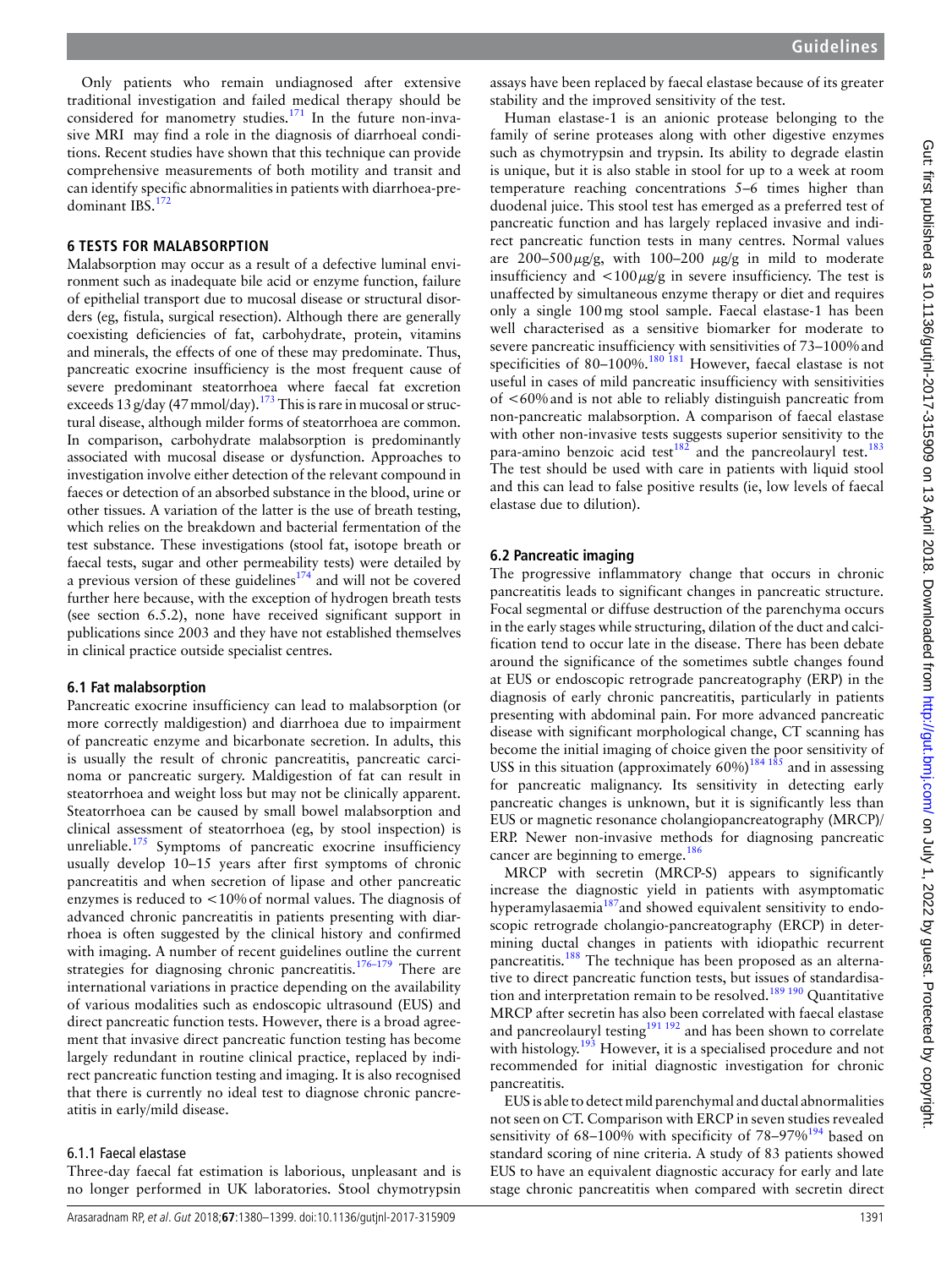pancreatic function tests.<sup>[195 196](#page-18-33)</sup> Two studies comparing MRCP-S and EUS with ERCP have suggested a slightly higher sensitivity of EUS for changes suggestive of chronic pancreatitis,<sup>[197 198](#page-18-34)</sup> but it remains questionable whether some of the subtle findings at EUS have clinical relevance. Based on these and other studies, both EUS and MRCP-S would seem effective diagnostic tests for chronic pancreatitis, which are best used in a complementary fashion.

Local availability will inevitably dictate the choice of test, and both modalities would seem to be useful in assessing patients with early/mild forms of chronic pancreatitis, particularly if other approaches such as CT or pancreatic function tests are negative or equivocal. MRI with MRCP protocol is more sensitive and accurate in the detection of chronic pancreatitis, as also recommended by the American Pancreatic Association.<sup>1</sup>

#### **6.3 Invasive pancreatic function testing**

Invasive tests of pancreatic function involving direct measurement of pancreatic secretions (catheter aspiration of secretions after secretin, cholecystokinin stimulation or a standard test meal—the 'Lundh test') have historically been regarded as the gold standard for determining exocrine pancreatic function.<sup>[199 200](#page-18-35)</sup> These tests are reported to correlate findings at ERCP,<sup>[201 202](#page-18-36)</sup> but some of these data are now more than three decades old with no recent re-evaluations of these earlier studies. Moreover, these tests are difficult to perform and compare as there is little standardisation. Although American guidelines continue to recommend direct pancreatic function tests as part of the diagnostic investigation for chronic pancreatitis,<sup>176</sup> there is no place in UK and European practice for these invasive tests.

#### **6.4 Non-invasive pancreatic function testing**

These tests assess pancreatic enzymes or the consequences of maldigestion by measurement of stool, serum, urine or breath. The tests include fat, elastase and chymotrypsin measurement in stool, urine tests requiring detection of markers in urine or breath released from the gut and absorbed following digestion of synthetic substrate by pancreatic enzymes. All of these tests require significant loss of pancreatic function before becoming positive, with poor sensitivity and specificity in mild/early pancreatic disease.

## 6.4.1 Urine and breath tests

The two tests (NBTP and pancreolauryl) previously in use are now of largely historical interest as neither, to our knowledge, is in use in the UK due to their poor sensitivity and specificity.  $203$ 

Equally, while European guidelines have recommended the use of the C13 mixed triglyceride breath test as an alternative to faecal elastase testing, it is not widely available with poor sensitivity in mild/moderate disease<sup>[204](#page-18-38)</sup> and therefore not recommended.

## **6.5 Small bowel bacterial overgrowth (SBBO)**

## 6.5.1 Introduction

The small bowel normally has little bacterial colonisation with concentrations in the proximal jejunum of less than  $10<sup>4</sup>$  colony forming units (cfu)/mL in the normal healthy state compared with  $10^9 - 10^{12}$  in the colon.

Few data exist on the prevalence of small bowel bacterial overgrowth (SBBO) in patients presenting with diarrhoea and/or malabsorption. However, patients with anatomical or functional reasons for abnormal orocaecal transit have been reported to be at increased risk. Such predisposing factors include diabetes,

scleroderma, intestinal pseudo-obstruction, prior surgery (eg, terminal ileal resection), diverticulosis or strictures of the small bowel.<sup>205</sup> Gastric surgery, in particular that involving a blind loop, is associated with a high prevalence of SBBO: up to 50% of patients with gastrojejunostomy and vagotomy compared with 5% of those with vagotomy and pyloroplasty, $206$  although the clinical significance of this finding is unclear.<sup>207</sup> Authors have also reported a high prevalence of SBBO in situations associated with achlorhydria such as old age or medical therapy with proton pump inhibitors.<sup>[208](#page-19-2)</sup> However, the clinical relevance of SBBO in this context has not been demonstrated. $209\,210$ 

Part of the difficulty in establishing a confident diagnosis of SBBO is the lack of a standardised investigative tool. Culture of a small bowel aspirate is the most direct method of investigation of bacterial overgrowth and has been considered to be the gold standard for diagnosis of this condition by some authors.<sup>[211](#page-19-4)</sup> The presence of  $>10^6$  cfu/mL in either aerobic or anaerobic conditions is conventionally regarded as the criterion for a positive culture, although lower thresholds have been proposed. However, bacterial overgrowth, particularly due to coliforms and enterococci, may occur in apparently healthy individuals with no evidence of malabsorption, $210$  so the clinical relevance of such a positive result may be difficult to determine. Although malabsorptive syndromes have primarily been associated with anaerobic organisms, isolation and categorisation of bacterial anaerobes are not routinely performed in many laboratories. Furthermore, the lack of standardisation of bacterial counts, the possibility of sampling errors and the need for intubation make a simpler, less invasive investigation desirable.

## 6.5.2 Breath tests

Breath tests have been an attractive alternative to culture of small bowel aspirates for many years. However, the sensitivity and specificity of these tests are in general poor.

Hydrogen breath testing is based on the ability of some bacteria to ferment carbohydrates with an end product of hydrogen, which is not produced by mammalian cells. It was originally proposed that breath testing after a carbohydrate load resulted in a double peak due to metabolism by small bowel bacteria, followed by a more prolonged peak due to metabolism by colonic bacteria.<sup>212</sup> The reproducibility of this double peak pattern has been challenged<sup>[213 214](#page-19-7)</sup> as the appearance of the initial peak is more likely to be due to fermentation by oropharyngeal flora or variation in orocaecal transit times and fermentation of carbohydrate in the caecum[.215](#page-19-8) In addition, a false negative result may occur in the 3–25% of individuals whose bacterial flora are not hydrogen producers. $216$  This may in part be due to variations in the particular species of bacteria involved in small bowel colonisation as, for example, none of *Staphylococcus aureus*, *Enterococci* spp, *Serratia* or *Pseudomonas* spp produce hydrogen.

Because of these problems, it is unsurprising that several studies have now shown the sensitivity and specificity of hydrogen breath tests to be low.<sup>211 217</sup> Recently, Erdogan *et al*<sup>217</sup> found that glucose breath testing had a sensitivity less than 50% compared with duodenal aspirate, regardless of whether or not methane measurement was added to hydrogen. Both the positive and negative predictive values for breath testing were less than 70%. Corazza and colleagues $^{211}$  found sensitivities of 62% and 68% for glucose and lactulose-hydrogen breath tests, respectively. These studies support the poor results with the 10g lactulose test reported by Riordan and colleagues, $^{218}$  $^{218}$  $^{218}$  with a sensitivity of only 17% and a specificity of 70%. The authors used scintigraphy to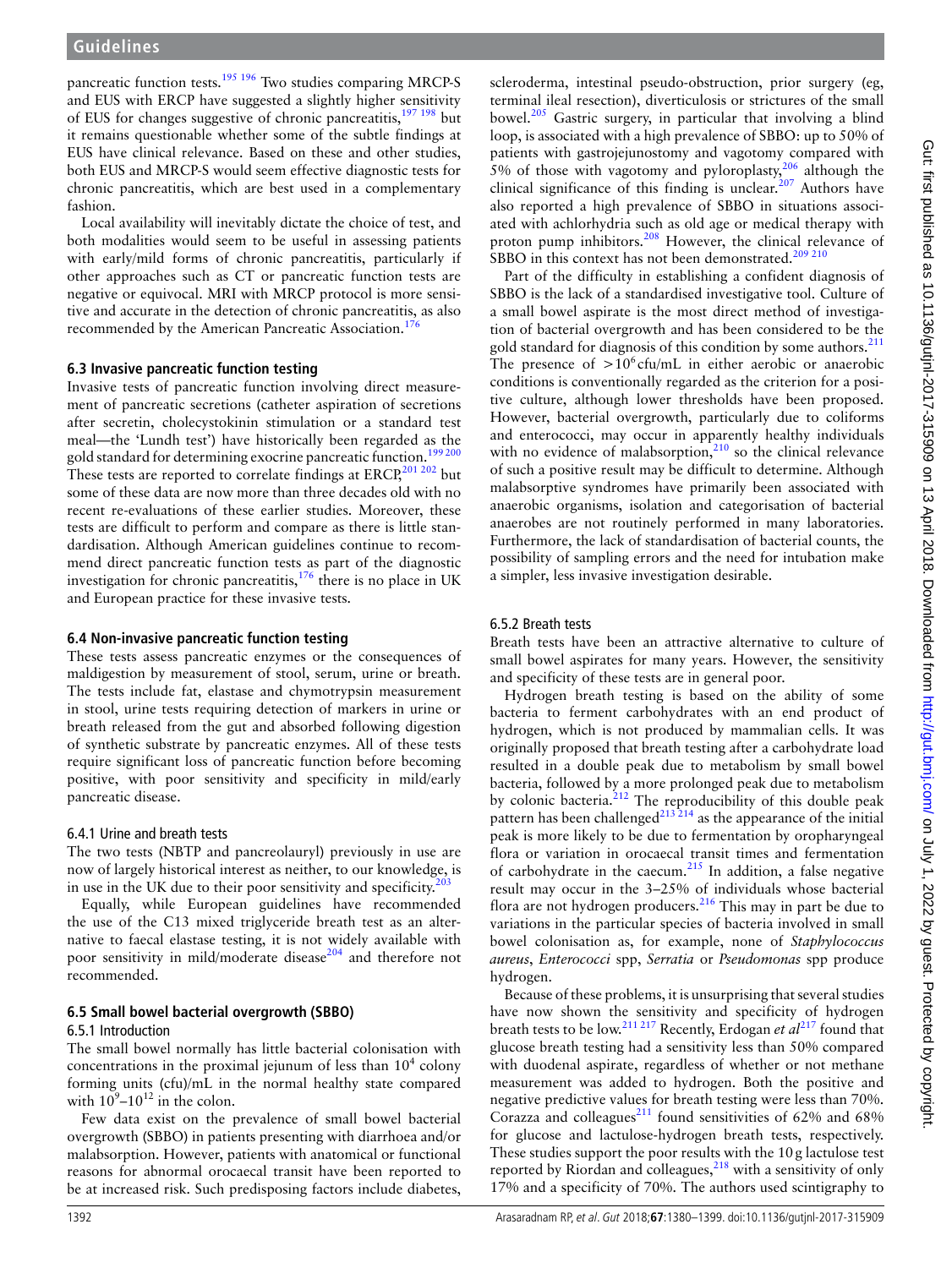## **Recommendations**

- ► We recommend faecal elastase testing as the preferred noninvasive test for pancreatic function (Grade of evidence level 1, Strength of recommendation strong).
- ► MRI (with MRCP protocol) is the recommended investigation of choice for diagnosing chronic pancreatitis. If unavailable, CT would be the next modality of choice (Grade of evidence level 2, Strength of recommendation strong).
- ► In cases where pancreatic insufficiency is strongly suspected but initial screening tests are negative, we suggest further imaging with either EUS or MRCP with secretin (if available) (Grade of evidence level 3, Strength of recommendation weak).
- $\triangleright$  We suggest culture of small bowel aspirates as it is the most sensitive test for small bowel bacterial overgrowth (SBBO), but methods are poorly standardised and positive results may not reflect clinically significant SBBO (Grade of evidence level 2, Strength of recommendation weak).
- ► In the absence of an optimal test to confirm the presence of bacterial overgrowth and in those with a high test probability of SBBO, we recommend an empirical trial of antibiotics; the value of this approach has not been subject to definitive study (Grade of evidence level 3, Strength of recommendation strong).

aid interpretation of the breath test, and this increased sensitivity to 39% and specificity to  $100\%$ <sup>[219 220](#page-19-12)</sup>

This illustrates a key underlying flaw of breath testing in isolation: that transit time is assumed rather than measured. The result of this assumption is that fast orocaecal transit can confound interpretation of an early hydrogen peak, a circumstance that is more likely after intestinal resection. This issue has been demonstrated in high-quality physiological and clinical studies with both lactulose and glucose. $21421922$ 

The methodological problems and performance of hydrogen breath testing mean that it may add little when SBBO is suspected. A positive test will reinforce the clinician's prior view that the cause may be SBBO; a negative test will not exclude the diagnosis as a possibility. It is not clear that such an intermediate investigative step is necessary or of value. It would be reasonable to test for SBBO in patients with diarrhoea and a low to moderate pretest probability of SBBO. However, where the pretest probability is high—for example, in those with anatomical abnormalities such as dilation, diverticulosis, prior small bowel surgery or pseudo-obstruction—the most practical approach would be to proceed straight to an empirical antibiotic trial.

Strengthening facilities for microbiological analysis of gut flora after endoscopic sampling is likely to be a more productive focus for service development. Culture of unwashed mucosal biopsies may facilitate collection of microbiological samples rather than by using jejunal aspirates.<sup>221</sup> In its absence, most units will remain reliant on assessing the effect of an empirical trial of antibiotics. $222$ 

## **7 Surgical/structural causes of diarrhoea**

There is significant overlap of the type of patient referred to a surgeon rather than a gastroenterologist and many of the assessment and investigation recommendations are relevant. Often patients are directed towards surgeons through the urgent pathway where there is a need to exclude organic disease. In

respect of these patients, investigations should follow the same assessment and investigation pathway as detailed above and in the NICE guidance CG131 ([https://www.nice.org.uk/guidance/](https://www.nice.org.uk/guidance/cg131.) [cg131](https://www.nice.org.uk/guidance/cg131.)). There is a tendency—once organic disease, particularly neoplasia and IBD, have been excluded—for the surgeon to either reassure the patient and discharge or refer on to a gastroenterologist. This may be appropriate but it is prudent for the surgeon to bear in mind other potential organic aetiologies. For instance, unrecognised cases of coeliac disease are sometimes seen in colorectal clinics. Patients present with vague GI symptoms, iron deficiency anaemia or chronic diarrhoea and are often falsely diagnosed as diarrhoea-predominant IBS. $^{223}$ 

## **7.1 Faecal incontinence**

Some groups of patients are directed towards surgeons because diarrhoea is not the primary patient-perceived symptom. A typical example is faecal incontinence. Such patients may well have a compromised sphincter complex but fail to maintain continence because of the underlying diarrhoea. Although an important risk factor for incontinence along with age, obstetric trauma, pelvic surgery, obesity and other medical conditions such as diabetes and stroke, it may not be recognised and investigated appropriately. Again, NICE gives guidance as to appropriate management with baseline assessment aimed at addressing underlying conditions such as potentially treatable causes of diarrhoea ([https://www.nice.org.uk/guidance/cg49\)](https://www.nice.org.uk/guidance/cg49.). An associated group who may complain of both faecal incontinence and diarrhoea are those with severe faecal loading where the diarrhoea is essentially overflow. Typical patients tend to be those with cognitive or behavioural issues, have learning difficulties, or those with neurological or spinal disease. A focused baseline assessment should therefore include an anorectal examination which will identify impaction and, for instance, rectal prolapse. Plain radiography or radio-opaque marker studies have been used but there is poor correlation between the two. $^{224}$  $^{224}$  $^{224}$  Specialist investigations include anorectal manometry and endoanal ultrasound, but there are no accepted standards for performing these specialist tests. The evidence behind their use is limited to the fact that they are better than simple clinical assessment in deciding surgical management. Therefore, they should only be instigated once conservative measures for faecal incontinence have been exhausted and surgical intervention is contemplated.

## **7.2 Post-surgical diarrhoea**

There is a third group of 'surgical' patients with diarrhoea. These are the patients who have developed diarrhoea as a result of surgical intervention. The underlying aetiology of the diarrhoea may be attributed to pyloric dysfunction, bile salt malabsorption, bacterial overgrowth or gut bypass reducing absorptive capacity.

Upper GI surgery may result in damage or division of the vagus nerve accompanied in part by reduction in capacity of the stomach in the case of gastric resection. Rapid gastric emptying may result in osmotic diarrhoea and associated symptoms of 'dumping' syndrome. Surgery can also provide an ideal environment for bacterial colonisation and overgrowth leading to chronic diarrhoea. GI tract surgeries that create a blind loop (eg, a Billroth II procedure or a Roux-en-Y anastomosis) may predispose to stasis and overgrowth due to abnormal motility and ineffective clearance of retained food and secretions.<sup>225</sup> In addition, those who have undergone jejunoileal bypass, an end-toside enteroenteric anastomosis or the creation of a Koch distal ileal pouch are at risk. In the same way, small bowel strictures may lead to bacterial stasis and overgrowth. These may occur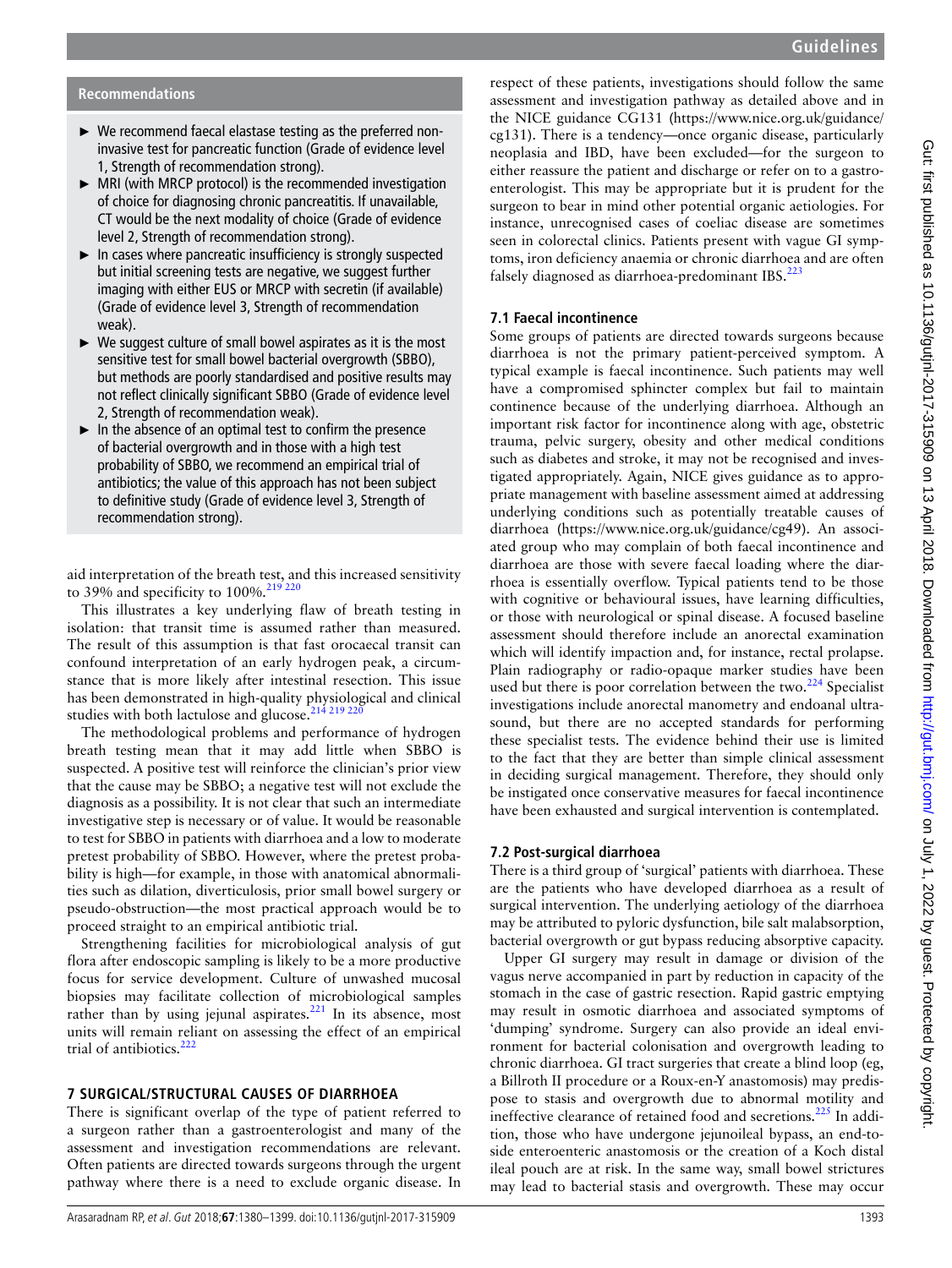#### **Recommendations**

- ► Faecal impaction with overflow diarrhoea should be considered especially in the elderly. We recommend clinical judgement rather than marker studies to confirm this (Grade of evidence level 4, Strength of recommendation strong).
- ► For patients with persistent faecal incontinence we recommend anorectal manometry and endoanal ultrasonography once conservative measures have been exhausted (Grade of evidence level 3, Strength of recommendation strong).
- ► If a fistula is suspected, cross-sectional imaging with contrast is recommended (Grade of evidence level 3, Strength of recommendation strong).

after surgery but can also be seen after radiotherapy, in Crohn's disease and secondary to some medications.<sup>[226](#page-19-19)</sup>

Small and large bowel resection clearly reduces absorptive capacity. At the extreme, this results in short bowel syndrome characterised clinically by chronic diarrhoea, dehydration, electrolyte abnormalities and malnutrition. The severity and management depend on the site and extent of the intestinal resection, whether there is disease in the residual bowel and the degree of adaptation of the remaining bowel. However, even a simple limited right hemicolectomy may result in diarrhoea as a result of loss of the ileocaecal valve and resorptive capacity of the right colon. This increases the risk of developing bacterial overgrowth because of retrograde movement of bacteria from the colon into the small intestine. This has been clearly demonstrated in one trial of patients with Crohn's disease which showed that resection of the ileocaecal valve almost doubled the prevalence of bacterial overgrowth.<sup>[227](#page-19-20)</sup>

#### **7.3 Fistulae**

The common theme in many of these surgical conditions is structural change. However, structural change may not necessarily be surgically induced. Disease processes can also predispose to gut bypass, bile acid diarrhoea and bacterial overgrowth. Fistula formation, such as commonly seen in Crohn's disease, is one example of gut bypass. Cholecystoenteric fistulae are a potential cause of bile acid diarrhoea, particularly if the fistula is to the colon.[228](#page-19-21) Small bowel diverticula which occur in approximately 1–6% of the population may harbour bacteria and result in bacterial overgrowth.<sup>[229](#page-19-22)</sup>

#### **7.4 Investigations**

In terms of investigation, clearly surgically-induced structural change may be obvious from the history. A digital rectal examination is essential. It allows clinical assessment of the sphincter complex and will exclude faecal impaction as well as low anorectal lesions. Further investigations, if required, to examine for structural change are mainly radiological; CT scanning and contrast studies will identify the structural changes.

#### **8 Rare causes**

#### **8.1 Neuroendocrine tumours**

Hormone secreting tumours arising from gastroenteropancreatic tissue are rare causes of diarrhoea. The prevalence of functional pancreatic endocrine tumours is approximately 10 per million population, the incidence ranging from  $1/10<sup>6</sup>$  $1/10<sup>6</sup>$  $1/10<sup>6</sup>$  cases per year in the case of gastrinomas to fewer than  $1/10<sup>7</sup>$  cases per year for

vasoactive intestinal peptide (VIP)omas and glucagonomas.<sup>[230](#page-19-23)</sup> Even this incidence value is likely to be an overestimate. Diarrhoea occurs as part of a symptom complex varying according to the tumour type (eg, 100% cases in VIPoma, approximately 65% in gastrinoma). Although diarrhoea has been reported at a prevalence of 15% in glucagonoma, this again is probably an overestimate. A wide variety of other symptoms may accompany hypersecretion of these hormones and detailed discussion is available elsewhere. $^{231}$  $^{231}$  $^{231}$ 

Confirmation of the diagnosis in each case requires demonstration of an elevated serum hormone concentration. A VIP secreting tumour may be suspected in the context of large volumes of secretory diarrhoea (>1litre/day), dehydration and hypokalaemia. Normal values for circulating VIP are less than 170pg/mL, while mean VIP serum concentrations in patients with functioning tumours range from  $675$  to  $965$  pg/mL.<sup>232</sup>As serum levels fluctuate, the assay should be performed during an episode of diarrhoea. Similarly, serum gastrin levels in patients with gastrinomas are considerably higher than the normal range of  $150 \text{ pg/mL}$ , with average values of approximately  $1000 \text{ pg}$ mL. However, comparable values can be found in patients with pernicious anaemia, other types of atrophic gastritis or potent acid suppressant therapy.<sup>233</sup> Raised levels, although not to the same degree, also occur in other conditions such as diabetes mellitus, renal insufficiency and rheumatoid arthritis.

Diarrhoea is often a prominent feature (occuring in up to 50% of cases $^{234}$ ) in carcinoid syndrome, which accounts for 20% of midgut neuroendocrine tumours.<sup>235</sup> This almost always occurs in the context of hepatic metastases, even if the primary site remains undefined. The clinical diagnosis of 'malignant disease' is usually evident. A raised 24-hour urinary 5-hydroxyindoleacetic acid (above the local reference laboratory value) has a high sensitivity and specificity  $(88\%)^{236}$  for the condition and correlates with tumour bulk, bioactive product secretion and, frequently, with the severity of symptoms. $237$  However, this is subject to patients adhering to dietary restrictions and often a 3-day dietary intake should accompany the sample so the laboratory can assess for any dietary interference (eg, serotonin-rich food such as bananas).  $235$ 

#### **8.2 Factitious diarrhoea**

Factitious diarrhoea caused by laxative abuse or the spurious adding of water or urine to stool specimens has been recognised as a relatively common cause of reported chronic diarrhoeal symptoms in Western populations. The likelihood of this diagnosis increases as more numerous and repeated investigations reveal negative results. Thus, although only 4% of patients visiting district gastroenterology clinics had factitious diarrhoea, this value increased to 20% of those evaluated at tertiary referral centres, which made it the most common cause of diarrhoea of previously undetermined origin.<sup>15</sup> Similarly, a survey of patients who had undergone extensive evaluation revealed 33% who were found to be taking laxatives or diuretics; 22% had undiagnosed colitis (ulcerative or microscopic colitis), 7% had faecal incontinence and 7% had other organic disorders. $^{26}$  $^{26}$  $^{26}$ 

Repeated analysis of stool and urine is wise, as patients may ingest laxatives intermittently. Alkalinisation assays, although simple to use (phenolphthalein, some anthraquinones and rhubarb turn the stool red, bisacodyl turns it purple-blue), are not of sufficient sensitivity and should be abandoned. A screen for 'laxative abuse' should include the detection of anthraquinones, bisacodyl and phenolphthalein in urine and magnesium and phosphate in stool, and should be carried out in a specialist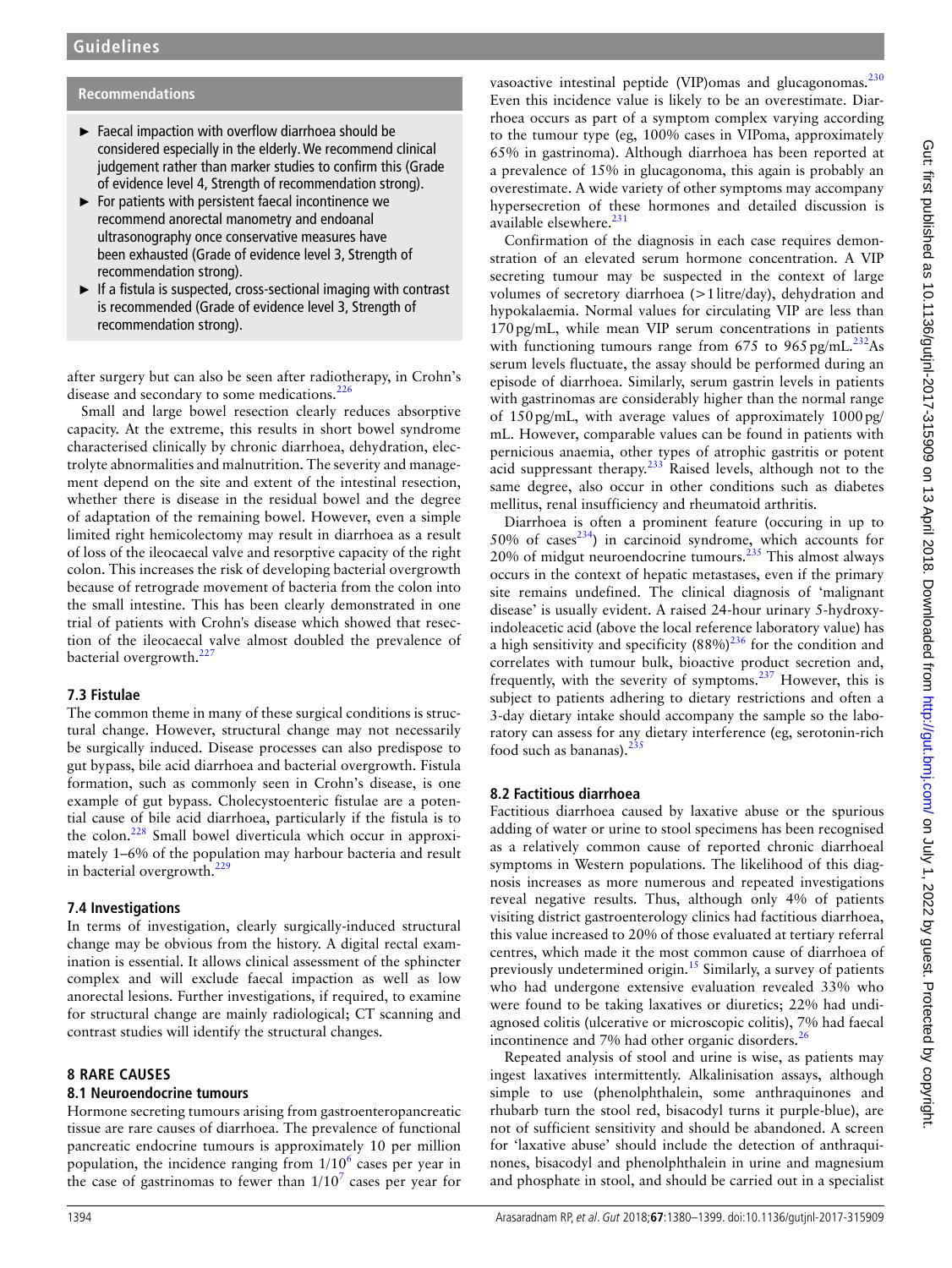#### **Recommendations**

- ► Hormone secreting tumours in the absence of other findings are a rare cause of diarrhoea and we recommend testing only if all other causes have been sought (Grade of evidence level 4, Strength of recommendation strong).
- ► Factitious diarrhoea can be difficult to confirm but, if suspected, we suggest a stool screen for laxative abuse (Grade of evidence level 5, Strength of recommendation weak).

laboratory. Laboratories in the UK performing these tests should participate in the UK External Quality Assessment scheme for the detection of laxatives.

#### **9 Summary and conclusions**

Establishing a clear definition of diarrhoea based on history alone can prove difficult, and this tends to lead to overinvestigation of functional diarrhoea including IBS. Serological testing for coeliac disease, the most common small bowel enteropathy in Caucasian populations, should be performed early in the course of investigations. The initial assessment should direct the clinician to determine whether further investigation is necessary and, if so, whether the focus should be on colonic, small bowel or pancreatic disease. This analysis could reasonably be performed in the primary care setting.

Most chronic diarrhoea is due to colonic abnormalities. Colonic investigations should be age stratified, in keeping with the risk of neoplasia and inflammation, and the high prevalence of bile acid diarrhoea estimated to be similar to coealic disease should be recognised and investigated. After appropriate normal investigations, those with persistent diarrhoea are likely to be self-limiting 'idiopathic' diarrhoea or undiagnosed factitious diarrhoea.<sup>26</sup><sup>238</sup> Since the overall prognosis appears to be good in this group, including those that self-report and self-remedy,  $239$ further investigation in this group is not warranted and symptomatic treatment could be instituted.

#### **Author affiliations**

- <sup>1</sup>University Hospital Coventry, Coventry, UK
- <sup>2</sup>Department of Applied Biological Sciences, University of Coventry, Coventry, UK <sup>3</sup>Clinical Sciences Research Institute, University of Warwick, Warwick, UK
- 4 Sheffield Teaching Hospitals, Sheffield, UK
- <sup>5</sup>Norwich Medical School, University of East Anglia, Norwich, UK
- 6 University of Zürich, Zürich, Switzerland
- <sup>7</sup> Abdominal Centre, St Claraspital, Basel, Switzerland
- <sup>8</sup>School of Medicine, Pharmacy & Health, University of Durham, Durham, UK
- <sup>9</sup> Patient Representative, Secretary BAM Support, Coventry, UK
- <sup>10</sup>NIHR Nottingham Biomedical Research Centre (BRC), Nottingham University Hospitals NHS Trust and the University of Nottingham, Nottingham, UK
- <sup>1</sup>Department of Radiology, South Warwickshire Hospitals, Warwick, UK
- <sup>12</sup>Department of Clinical Biochemistry, Midlands and NW Bowel Cancer Screening Hub, Rugby, UK
- <sup>13</sup>Department of Gastroenterology, Musgrave Park Hospital, Taunton, UK
- <sup>14</sup>Division of Digestive Diseases, Imperial College London, London, UK

**Contributors** All authors formed part of the Guideline Development Group (GDG) and contributed equally to this manuscript.

**Funding** This research received no specific grant from any funding agency in the public, commercial or not-for-profit sectors.

**Competing interests** None declared.

**Patient consent** Not required.

**Provenance and peer review** Not commissioned; externally peer reviewed.

**Open access** This is an open access article distributed in accordance with the Creative Commons Attribution Non Commercial (CC BY-NC 4.0) license, which

permits others to distribute, remix, adapt, build upon this work non-commercially, and license their derivative works on different terms, provided the original work is properly cited and the use is non-commercial. See: [http://creativecommons.org/](http://creativecommons.org/licenses/by-nc/4.0/) [licenses/by-nc/4.0/](http://creativecommons.org/licenses/by-nc/4.0/)

© Article author(s) (or their employer(s) unless otherwise stated in the text of the article) 2018. All rights reserved. No commercial use is permitted unless otherwise expressly granted.

## **References**

- <span id="page-15-0"></span>1 Brouwers MC, Kho ME, Browman GP, et al. AGREE II: advancing guideline development, reporting and evaluation in health care. [Can Med Assoc J](http://dx.doi.org/10.1503/cmaj.090449) 2010;182:E839–E842.
- <span id="page-15-1"></span>2 Guyatt G, Oxman AD, Akl EA, et al. GRADE quidelines: 1. Introduction-GRADE evidence profiles and summary of findings tables. *[J Clin Epidemiol](http://dx.doi.org/10.1016/j.jclinepi.2010.04.026)* 2011;64:383–94.
- <span id="page-15-2"></span>3 Oxford University. Centre for evidence-based medicine. Oxford: Oxford University, 2009.
- <span id="page-15-3"></span>4 Lacy BE, Mearin F, Chang L, et al. Bowel disorders. [Gastroenterology](http://dx.doi.org/10.1053/j.gastro.2016.02.031) 2016;150:1393–407.
- <span id="page-15-4"></span>5 Wenzl HH, Fine KD, Schiller LR, et al. Determinants of decreased fecal consistency in patients with diarrhea. [Gastroenterology](http://dx.doi.org/10.1016/0016-5085(95)90134-5) 1995;108:1729-38.
- <span id="page-15-5"></span>6 O'Donnell LJ, Virjee J, Heaton KW. Detection of pseudodiarrhoea by simple clinical assessment of intestinal transit rate. **[BMJ](http://dx.doi.org/10.1136/bmj.300.6722.439)** 1990;300:439-40.
- <span id="page-15-6"></span>7 Madoff RD, Williams JG, Caushaj PF. Fecal incontinence. [N Engl J Med](http://dx.doi.org/10.1056/NEJM199204093261507) 1992;326:1002–7.
- <span id="page-15-7"></span>8 Fine KD, Schiller LR. AGA technical review on the evaluation and management of chronic diarrhea. [Gastroenterology](http://dx.doi.org/10.1016/S0016-5085(99)70513-5) 1999;116:1464–86.
- <span id="page-15-8"></span>Stotzer P-O, Abrahamsson H, Bajor A, et al. Are the definitions for chronic diarrhoea adequate? Evaluation of two different definitions in patients with chronic diarrhoea. [United Eur Gastroenterol J](http://dx.doi.org/10.1177/2050640615580219) 2015;3:381–6.
- <span id="page-15-9"></span>10 Talley NJ, Weaver AL, Zinsmeister AR, et al. Onset and disappearance of gastrointestinal symptoms and functional gastrointestinal disorders. [Am J Epidemiol](http://dx.doi.org/10.1093/oxfordjournals.aje.a116483) 1992;136:165–77.
- <span id="page-15-10"></span>11 Manning AP, Thompson WG, Heaton KW, et al. Towards positive diagnosis of the irritable bowel. [BMJ](http://dx.doi.org/10.1136/bmj.2.6138.653) 1978;2:653–4.
- 12 Sood R, Camilleri M, Gracie DJ, et al. Enhancing diagnostic performance of symptom-based criteria for irritable bowel syndrome by additional history and limited diagnostic evaluation. [Am J Gastroenterol](http://dx.doi.org/10.1038/ajg.2016.308) 2016;111:1446-54.
- 13 Canavan C, West J, Card T. The epidemiology of irritable bowel syndrome. Clin [Epidemiol](http://dx.doi.org/10.2147/CLEP.S40245) 2014;6:71–80.
- 14 Lovell RM, Ford AC. Global prevalence of and risk factors for irritable bowel syndrome: a meta-analysis. [Clin Gastroenterol Hepatol](http://dx.doi.org/10.1016/j.cgh.2012.02.029) 2012;10:712-21.
- <span id="page-15-11"></span>15 Duncan A, Hill PG. A UK survey of laboratory-based gastrointestinal investigations. [Ann Clin Biochem](http://dx.doi.org/10.1177/000456329803500403) 1998;35(Pt 4):492–503.
- <span id="page-15-12"></span>16 Jones R. Primary care research and clinical practice: gastroenterology. Postgrad Med [J](http://dx.doi.org/10.1136/pgmj.2008.068361) 2008;84:454–8.
- <span id="page-15-13"></span>17 Schiller LR, Pardi DS, Spiller R, et al. Gastro 2013 APDW/WCOG Shanghai Working Party Report: Chronic diarrhea: Definition, classification, diagnosis. J Gastroenterol [Hepatol](http://dx.doi.org/10.1111/jgh.12392) 2014;29:6-25.
- <span id="page-15-14"></span>18 Whitehead WE, Palsson OS, Simrén M. Irritable bowel syndrome: what do the new Rome IV diagnostic guidelines mean for patient management? Expert Rev [Gastroenterol Hepatol](http://dx.doi.org/10.1080/17474124.2017.1292130) 2017;11:281–3.
- <span id="page-15-15"></span>19 Talley NJ, Phillips SF, Melton LJ, et al. Diagnostic value of the Manning criteria in irritable bowel syndrome. [Gut](http://dx.doi.org/10.1136/gut.31.1.77) 1990;31:77-81.
- <span id="page-15-16"></span>20 Thompson WG. Gastrointestinal symptoms in the irritable bowel compared with peptic ulcer and inflammatory bowel disease. [Gut](http://dx.doi.org/10.1136/gut.25.10.1089) 1984;25:1089-92.
- <span id="page-15-17"></span>21 Arrambide KA, Santa Ana CA, Schiller LR, et al. Loss of absorptive capacity for sodium chloride as a cause of diarrhea following partial ileal and right colon resection. [Dig Dis Sci](http://dx.doi.org/10.1007/BF01536050) 1989;34:193-201.
- <span id="page-15-18"></span>22 Ros E, Zambon D. Postcholecystectomy symptoms. A prospective study of gall stone patients before and two years after surgery. [Gut](http://dx.doi.org/10.1136/gut.28.11.1500) 1987;28:1500-4.
- <span id="page-15-19"></span>23 Valdovinos MA, Camilleri M, Zimmerman BR. Chronic diarrhea in diabetes mellitus: mechanisms and an approach to diagnosis and treatment. [Mayo Clin Proc](http://dx.doi.org/10.1016/S0025-6196(12)60606-5) 1993;68:691–702.
- <span id="page-15-20"></span>24 Person J. Alcohol and the small intestine. [Scand J Gastroenterol](http://dx.doi.org/10.3109/00365529108996478) 1991;26:3-15.
- <span id="page-15-21"></span>25 Jain NK, Rosenberg DB, Ulahannan MJ, et al. Sorbitol intolerance in adults. Am J [Gastroenterol](http://www.ncbi.nlm.nih.gov/pubmed/4036946) 1985;80:678–81.
- <span id="page-15-22"></span>26 Read NW, Krejs GJ, Read MG, et al. Chronic diarrhea of unknown origin. [Gastroenterology](http://www.ncbi.nlm.nih.gov/pubmed/7350049) 1980;78:264–71.
- <span id="page-15-23"></span>27 Ackerman Z, Eliakim R, Stalnikowicz R, et al. Role of small bowel biopsy in the endoscopic evaluation of adults with iron deficiency anemia. [Am J Gastroenterol](http://www.ncbi.nlm.nih.gov/pubmed/8855729) 1996;91:2099–102.
- <span id="page-15-24"></span>28 Goddard AF, McIntyre AS, Scott BB. Guidelines for the management of iron deficiency anaemia. British Society of Gastroenterology. [Gut](http://www.ncbi.nlm.nih.gov/pubmed/10862605) 2000;46(Suppl 3-4):IV1-IV5.
- <span id="page-15-25"></span>29 American Gastroenterological Association. Medical position statement: celiac sprue. Gastroenterology 2001;120:1522–5.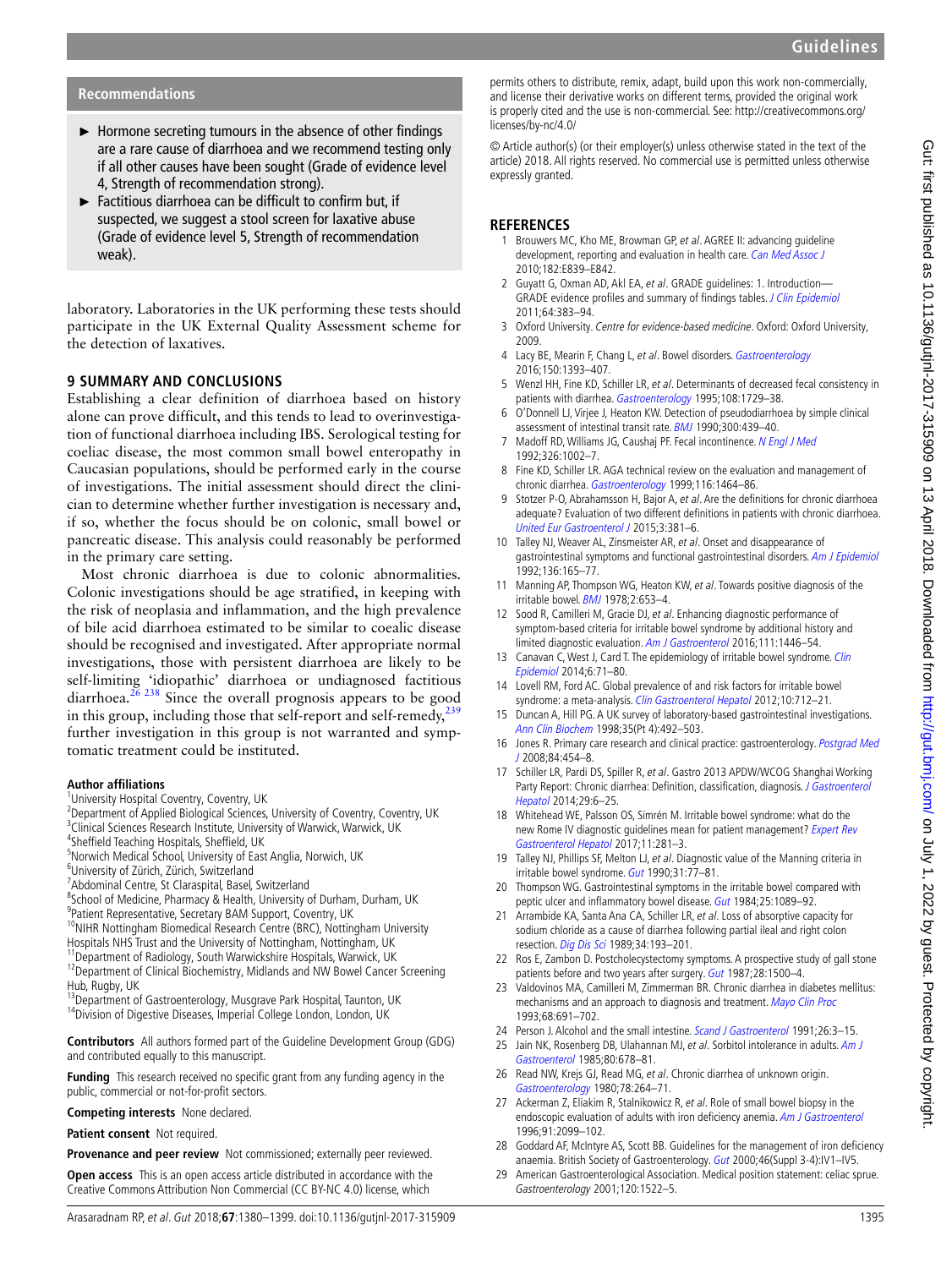## **Guidelines**

- <span id="page-16-0"></span>30 West J, et al. Seroprevalence, correlates, and characteristics of undetected coeliac disease in England. [Gut](http://dx.doi.org/10.1136/gut.52.7.960) 2003;52:960-5.
- 31 Fasano A, Berti I, Gerarduzzi T, et al. Prevalence of celiac disease in at-risk and not-at-risk groups in the United States. [Arch Intern Med](http://dx.doi.org/10.1001/archinte.163.3.286) 2003;163:286-92.
- <span id="page-16-3"></span>32 Green PH, Jabri B. Coeliac disease. [Lancet](http://dx.doi.org/10.1016/S0140-6736(03)14027-5) 2003;362:383-91.
- <span id="page-16-1"></span>33 Catassi C, Kryszak D, Bhatti B, et al. Natural history of celiac disease autoimmunity in a USA cohort followed since 1974. [Ann Med](http://dx.doi.org/10.3109/07853890.2010.514285) 2010;42:530–8.
- 34 Lohi S, Mustalahti K, Kaukinen K, et al. Increasing prevalence of coeliac disease over time. [Aliment Pharmacol Ther](http://dx.doi.org/10.1111/j.1365-2036.2007.03502.x) 2007;26:1217–25.
- 35 Rubio–Tapia A, Kyle RA, Kaplan EL, et al. Increased prevalence and mortality in undiagnosed celiac disease. [Gastroenterology](http://dx.doi.org/10.1053/j.gastro.2009.03.059) 2009;137:88–93.
- <span id="page-16-2"></span>36 Green PHR. The many faces of celiac disease: Clinical presentation of celiac disease in the adult population. [Gastroenterology](http://dx.doi.org/10.1053/j.gastro.2005.02.016) 2005;128(4):S74-S78.
- <span id="page-16-4"></span>37 Fasano A, Catassi C. Current approaches to diagnosis and treatment of celiac disease: An evolving spectrum. [Gastroenterology](http://dx.doi.org/10.1053/gast.2001.22123) 2001;120:636-51.
- 38 Hopper AD, Hadjivassiliou M, Butt S, et al. Adult coeliac disease. [BMJ](http://dx.doi.org/10.1136/bmj.39316.442338.AD) 2007;335:558–62.
- 39 Ferguson A, Arranz E, O'Mahony S. Clinical and pathological spectrum of coeliac disease--active, silent, latent, potential. [Gut](http://dx.doi.org/10.1136/gut.34.2.150) 1993;34:150-1.
- <span id="page-16-5"></span>40 Sanders DS, Carter MJ, Hurlstone DP, et al. Association of adult coeliac disease with irritable bowel syndrome: a case-control study in patients fulfilling ROME II criteria referred to secondary care. [Lancet](http://dx.doi.org/10.1016/S0140-6736(01)06581-3) 2001;358:1504–8.
- 41 Sanders DS, et al. Changing face of adult coeliac disease: experience of a single university hospital in South Yorkshire. [Postgrad Med J](http://dx.doi.org/10.1136/pmj.78.915.31) 2002;78:31-3.
- 42 Green PHR, Stavropoulos SN, Panagi SG, et al. Characteristics of adult celiac disease in the USA: results of a national survey. [Am J Gastroenterol](http://dx.doi.org/10.1111/j.1572-0241.2001.03462.x) 2001;96:126-31.
- <span id="page-16-6"></span>43 Richey R, Howdle P, Shaw E, et al. [Recognition and assessment of celiac disease in children and adults: summary of NICE guideline]. [Praxis](http://dx.doi.org/10.1024/1661-8157.98.21.1233) 2009;98:1233-5.
- 44 Cranney A, Zarkadas M, Graham ID, et al. The Canadian Celiac Health Survey. Dig [Dis Sci](http://dx.doi.org/10.1007/s10620-006-9258-2) 2007;52:1087–95.
- 45 Lo W, Sano K, Lebwohl B, et al. Changing presentation of adult celiac disease. Dig [Dis Sci](http://dx.doi.org/10.1023/A:1021956200382) 2003;48:395–8.
- <span id="page-16-7"></span>46 Fernández-Bañares F, Esteve M, Salas A, et al. Systematic evaluation of the causes of chronic watery diarrhea with functional characteristics. [Am J Gastroenterol](http://dx.doi.org/10.1111/j.1572-0241.2007.01438.x) 2007;102:2520–8.
- 47 Hopper AD, Cross SS, Hurlstone DP, et al. Pre-endoscopy serological testing for coeliac disease: evaluation of a clinical decision tool. **[BMJ](http://dx.doi.org/10.1136/bmj.39133.668681.BE)** 2007;334:729.
- <span id="page-16-8"></span>48 Hill ID. What are the sensitivity and specificity of serologic tests for celiac disease? Do sensitivity and specificity vary in different populations? [Gastroenterology](http://dx.doi.org/10.1053/j.gastro.2005.02.012) 2005;128(4):S25–S32.
- 49 Tursi A, Giorgetti G, Brandimarte G, et al. Prevalence and clinical presentation of subclinical/silent celiac disease in adults: an analysis on a 12-year observation. [Hepatogastroenterology](http://www.ncbi.nlm.nih.gov/pubmed/11379333) 2001;48:462–4.
- 50 Collin P, Kaukinen K, Vogelsang H, et al. Antiendomysial and antihuman recombinant tissue transglutaminase antibodies in the diagnosis of coeliac disease: a biopsy-proven European multicentre study. [Eur J Gastroenterol Hepatol](http://www.ncbi.nlm.nih.gov/pubmed/15647647) 2005;17:85-91.
- 51 Rostami K, Kerckhaert J, Tiemessen R, et al. Sensitivity of antiendomysium and antigliadin antibodies in untreated celiac disease: disappointing in clinical practice. [Am J Gastroenterol](http://dx.doi.org/10.1111/j.1572-0241.1999.983_f.x) 1999;94:888–94.
- 52 Tursi A, Brandimarte G, Giorgetti GM. Prevalence of antitissue transglutaminase antibodies in different degrees of intestinal damage in celiac disease. J Clin [Gastroenterol](http://dx.doi.org/10.1097/00004836-200303000-00007) 2003;36:219–21.
- <span id="page-16-9"></span>53 Harrison E, Li K-K, Petchey M, et al. Selective measurement of anti-tTG antibodies in coeliac disease and IgA deficiency: an alternative pathway. [Postgrad Med J](http://dx.doi.org/10.1136/postgradmedj-2011-130188) 2013;89:4–7.
- <span id="page-16-10"></span>54 Elfstrand L, Florén CH. Management of chronic diarrhea in HIV-infected patients: current treatment options, challenges and future directions. [HIV/AIDS](http://dx.doi.org/10.2147/HIV.S13191)  2010;2:219–24.
- <span id="page-16-11"></span>55 Isaac-Renton JL. Laboratory diagnosis of giardiasis. [Clin Lab Med](http://www.ncbi.nlm.nih.gov/pubmed/1802524) 1991;11:811-27.
- 56 Rosenblatt JE, Sloan LM, Schneider SK. Evaluation of an enzyme-linked immunosorbent assay for the detection of Giardia lamblia in stool specimens. Diagn [Microbiol Infect Dis](http://dx.doi.org/10.1016/0732-8893(93)90086-M) 1993;16:337–41.
- <span id="page-16-26"></span>57 Mank TG, Zaat JOM, Deelder AM, et al. Sensitivity of microscopy versus enzyme immunoassay in the laboratory diagnosis of giardiasis. [Eur J Clin Microbiol Infect Dis](http://dx.doi.org/10.1007/BF02447929) 1997;16:615–9.
- <span id="page-16-12"></span>58 Zaat JOM, Mank TG, Assendelft WJJ. A systematic review on the treatment of giardiasis. [Trop Med Int Health](http://dx.doi.org/10.1046/j.1365-3156.1997.d01-132.x) 1997;2:63–82.
- <span id="page-16-13"></span>59 Dhanalakshmi S, Meenachi C, Parija SC. Indirect haemagglutination test in comparison with ELISA for detection of antibodies against invasive amoebiasis. J Clin [Diagn Res](http://dx.doi.org/10.7860/JCDR/2016/21566.8326) 2016;10:DC05–8.
- <span id="page-16-14"></span>60 Cornely OA, Crook DW, Esposito R, et al. Fidaxomicin versus vancomycin for infection with Clostridium difficile in Europe, Canada, and the USA: a double-blind, non-inferiority, randomised controlled trial. *[Lancet Infect Dis](http://dx.doi.org/10.1016/S1473-3099(11)70374-7)* 2012;12:281-9.
- 61 Louie TJ, Miller MA, Mullane KM, et al. Fidaxomicin versus vancomycin for Clostridium difficile infection. [N Engl J Med Overseas Ed](http://dx.doi.org/10.1056/NEJMoa0910812) 2011;364:422–31.
- 62 Wilcox MH, Gerding DN, Poxton IR, et al. Bezlotoxumab for prevention of recurrent Clostridium difficile infection. [N Engl J Med Overseas Ed](http://dx.doi.org/10.1056/NEJMoa1602615) 2017;376:305–17.
- <span id="page-16-15"></span>63 Davies KA, Longshaw CM, Davis GL, et al. Underdiagnosis of Clostridium difficile across Europe: the European, multicentre, prospective, biannual, point-prevalence study of Clostridium difficile infection in hospitalised patients with diarrhoea (EUCLID). [Lancet Infect Dis](http://dx.doi.org/10.1016/S1473-3099(14)70991-0) 2014;14:1208–19.
- <span id="page-16-16"></span>64 Wadhwa A, Al Nahhas MF, Dierkhising RA, et al. High risk of post-infectious irritable bowel syndrome in patients with Clostridium difficile infection. Aliment Pharmacol [Ther](http://dx.doi.org/10.1111/apt.13737) 2016;44:576–82.
- <span id="page-16-17"></span>Schiller LR, Pardi DS, Sellin JH. Chronic diarrhea: diagnosis and management. Clin [Gastroenterol Hepatol](http://dx.doi.org/10.1016/j.cgh.2016.07.028) 2017;15:182–93.
- <span id="page-16-18"></span>66. Waugh N, Cummins E, Royle P, et al. Faecal calprotectin testing for differentiating amongst inflammatory and non-inflammatory bowel diseases: systematic review and economic evaluation. [Health Technol Assess](http://dx.doi.org/10.3310/hta17550) 2013;17:xv–xix.
- <span id="page-16-19"></span>67 Dhaliwal A, Zeino Z, Tomkins C, et al. Utility of faecal calprotectin in inflammatory bowel disease (IBD): what cut-offs should we apply? [Frontline Gastroenterol](http://dx.doi.org/10.1136/flgastro-2013-100420) 2015;6:14–19.
- 68 McFarlane M, Chambers S, Dhaliwal A, et al. Is NICE too optimistic about savings from faecal calprotectin testing? [Value Health](http://dx.doi.org/10.1016/j.jval.2015.09.2189) 2015;18:A623
- <span id="page-16-20"></span>69 Tibble JA, Sigthorsson G, Foster R, et al. High prevalence of NSAID enteropathy as shown by a simple faecal test. [Gut](http://dx.doi.org/10.1136/gut.45.3.362) 1999;45:362-6.
- 70 Kawashima K, Ishihara S, Yuki T, et al. Fecal calprotectin more accurately predicts endoscopic remission of Crohn's disease than serological biomarkers evaluated using balloon-assisted enteroscopy. [Inflamm Bowel Dis](http://dx.doi.org/10.1097/MIB.0000000000001202) 2017;23:2027–34.
- <span id="page-16-21"></span>71 McFarlane M, Chambers S, Malik A, et al. Clinical outcomes at 12 months and risk of inflammatory bowel disease in patients with an intermediate raised fecal calprotectin: a 'real-world' view. [BMJ Open](http://dx.doi.org/10.1136/bmjopen-2016-011041) 2016;6:e011041.
- <span id="page-16-22"></span>72 Karsa Lv, Lignini TA, Patnick J, et al. The dimensions of the CRC problem. Best Pract [Res Clin Gastroenterol](http://dx.doi.org/10.1016/j.bpg.2010.06.004) 2010;24:381–96.
- <span id="page-16-23"></span>73 Mowat C, Digby J, Strachan JA, et al. Faecal haemoglobin and faecal calprotectin as indicators of bowel disease in patients presenting to primary care with bowel symptoms. [Gut](http://dx.doi.org/10.1136/gutjnl-2015-309579) 2016;65:1463-9.
- 74 Quyn AJ, Steele RJ, Digby J, et al. Application of NICE guideline NG12 to the initial assessment of patients with lower gastrointestinal symptoms: not FIT for purpose? [Ann Clin Biochem](http://dx.doi.org/10.1177/0004563217707981) 2018;55:69–76.
- 75 Widlak MM, Thomas CL, Thomas MG, et al. Diagnostic accuracy of faecal biomarkers in detecting colorectal cancer and adenoma in symptomatic patients. Aliment [Pharmacol Ther](http://dx.doi.org/10.1111/apt.13865) 2017;45:354-63.
- <span id="page-16-24"></span>76 Dalrymple J, Bullock I. Diagnosis and management of irritable bowel syndrome in adults in primary care: summary of NICE guidance. [BMJ](http://dx.doi.org/10.1136/bmj.39484.712616.AD) 2008;336:556-8.
- <span id="page-16-25"></span>77 Rezaie A, Park SC, Morales W, et al. Assessment of anti-vinculin and anti-cytolethal distending toxin B antibodies in subtypes of irritable bowel syndrome. [Dig Dis Sci](http://dx.doi.org/10.1007/s10620-017-4585-z) 2017;62:1480–5.
- <span id="page-16-27"></span>78 Neugut AI, Garbowski GC, Waye JD, et al. Diagnostic yield of colorectal neoplasia with colonoscopy for abdominal pain, change in bowel habits, and rectal bleeding. [Am J Gastroenterol](http://www.ncbi.nlm.nih.gov/pubmed/8338084) 1993;88:1179–83.
- 79 Lieberman DA, Weiss DG, Bond JH, et al. Use of colonoscopy to screen asymptomatic adults for colorectal cancer. Veterans Affairs Cooperative Study Group 380. N Engl J [Med](http://dx.doi.org/10.1056/NEJM200007203430301) 2000;343:162–8.
- <span id="page-16-28"></span>80 Marshall JB, Singh R, Diaz-Arias AA. Chronic, unexplained diarrhea: are biopsies necessary if colonoscopy is normal? [Am J Gastroenterol](http://www.ncbi.nlm.nih.gov/pubmed/7872272) 1995;90:372-6.
- 81 Shah RJ, Fenoglio-Preiser C, Bleau BL, et al. Usefulness of colonoscopy with biopsy in the evaluation of patients with chronic diarrhea. [Am J Gastroenterol](http://dx.doi.org/10.1111/j.1572-0241.2001.03745.x) 2001;96:1091–5.
- <span id="page-16-36"></span>82 Shale MJH, Walters JRF, Westaby D. Adequacy of flexible sigmoidoscopy with biopsy for diarrhea in patients under age 50 without features of proximal disease. [Gastrointest Endosc](http://dx.doi.org/10.1016/j.gie.2010.11.037) 2011;73:757–64.
- 83 Tanaka M, Mazzoleni G, Riddell RH. Distribution of collagenous colitis: utility of flexible sigmoidoscopy. [Gut](http://dx.doi.org/10.1136/gut.33.1.65) 1992;33:65-70.
- <span id="page-16-29"></span>84 Zwas FR, Bonheim NA, Berken CA, et al. Diagnostic yield of routine ileoscopy. Am J [Gastroenterol](http://www.ncbi.nlm.nih.gov/pubmed/7661166) 1995;90:1441–3.
- <span id="page-16-30"></span>85 Geboes K, Ectors N, D'Haens G, et al. Is ileoscopy with biopsy worthwhile in patients presenting with symptoms of inflammatory bowel disease? [Am J Gastroenterol](http://dx.doi.org/10.1111/j.1572-0241.1998.00201.x) 1998;93:201–6.
- <span id="page-16-31"></span>86 Winawer SJ, Stewart ET, Zauber AG, et al. A comparison of colonoscopy and double-contrast barium enema for surveillance after polypectomy. [N Engl J Med Overseas Ed](http://dx.doi.org/10.1056/NEJM200006153422401) 2000;342:1766–72.
- <span id="page-16-35"></span>87 Arasaradnam RP, Cullis J, Nwokolo C, et al. Bile acid malabsorption and SeHCAT: the 'Cinderella' will be going to the Nuclear Medicine Ball!. [Nucl Med Commun](http://dx.doi.org/10.1097/MNM.0b013e328351d516) 2012;33:449–51.
- <span id="page-16-32"></span>88 Fine KD, Seidel RH, Do K. The prevalence, anatomic distribution, and diagnosis of colonic causes of chronic diarrhea. [Gastrointest Endosc](http://dx.doi.org/10.1016/S0016-5107(00)70362-2) 2000;51:318-26.
- <span id="page-16-33"></span>89 Paulsen SR, Huprich JE, Fletcher JG, et al. CT enterography as a diagnostic tool in evaluating small bowel disorders: review of clinical experience with over 700 cases. [Radiographics](http://dx.doi.org/10.1148/rg.263055162) 2006;26:641–57.
- <span id="page-16-34"></span>90 Castiglione F, Mainenti PP, De Palma GD, et al. Noninvasive diagnosis of small bowel Crohn's disease: direct comparison of bowel sonography and magnetic resonance enterography. [Inflamm Bowel Dis](http://dx.doi.org/10.1097/MIB.0b013e3182802b87) 2013;19:991-8.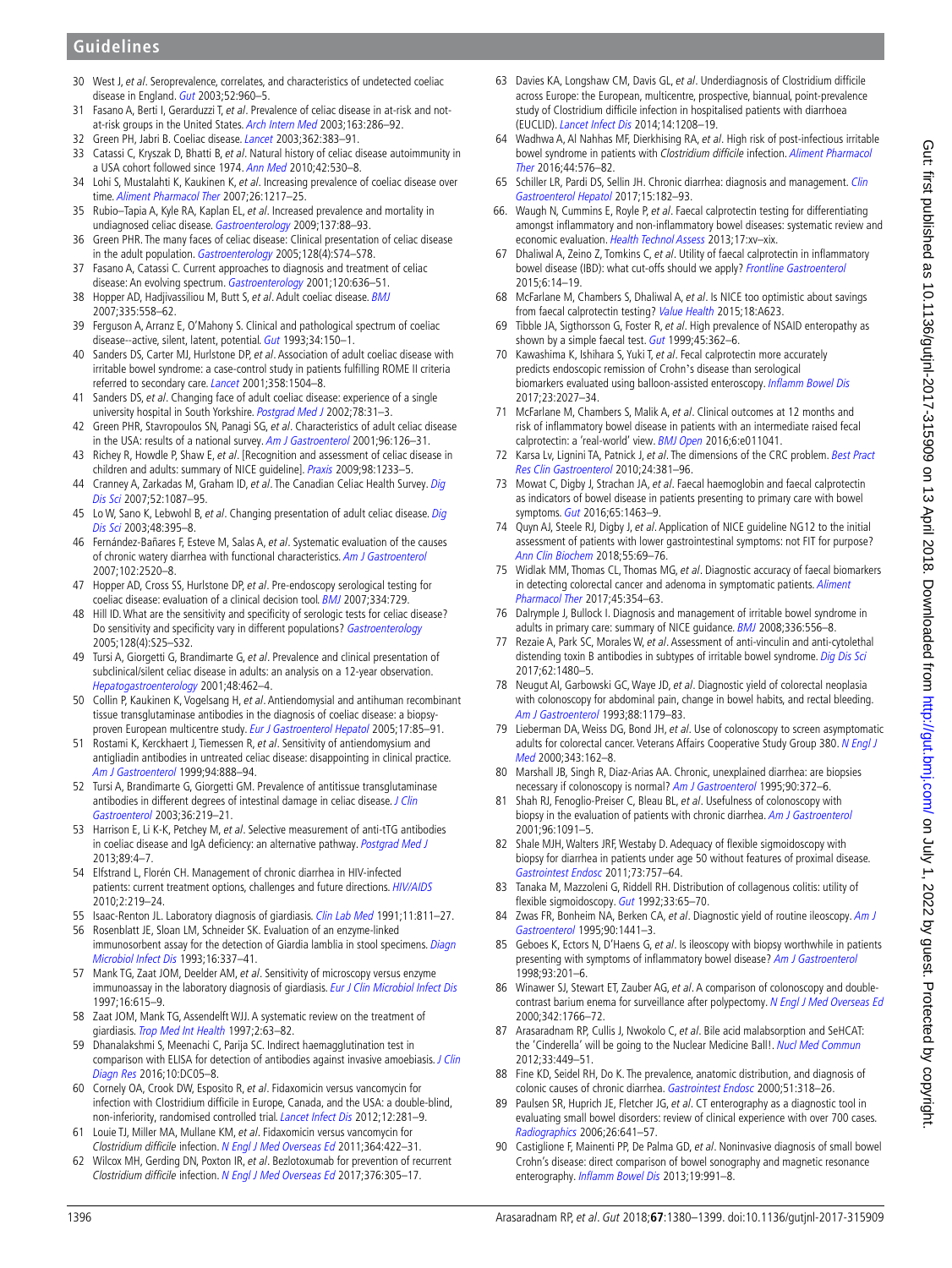- 91 Fraquelli M, Colli A, Casazza G, et al. Role of US in detection of Crohn disease: metaanalysis. [Radiology](http://dx.doi.org/10.1148/radiol.2361040799) 2005;236:95–101.
- 92 Panés J, Bouzas R, Chaparro M, et al. Systematic review: the use of ultrasonography, computed tomography and magnetic resonance imaging for the diagnosis, assessment of activity and abdominal complications of Crohn's disease. Aliment [Pharmacol Ther](http://dx.doi.org/10.1111/j.1365-2036.2011.04710.x) 2011;34:125–45.
- <span id="page-17-0"></span>93 Gourtsoyiannis N, Papanikolaou N, Grammatikakis J, et al. MR enteroclysis: technical considerations and clinical applications. [Eur Radiol](http://dx.doi.org/10.1007/s00330-002-1507-y) 2002;12:2651–8.
- <span id="page-17-2"></span>94 Gourtsoyiannis NC, Grammatikakis J, Papamastorakis G, et al. Imaging of small intestinal Crohn's disease: comparison between MR enteroclysis and conventional enteroclysis. [Eur Radiol](http://dx.doi.org/10.1007/s00330-006-0248-8) 2006;16:1915-25.
- 95 Rajesh A, Maglinte DDT. Multislice CT enteroclysis: technique and clinical applications. [Clin Radiol](http://dx.doi.org/10.1016/j.crad.2005.08.006) 2006;61:31-9.
- <span id="page-17-1"></span>96 Negaard A, Paulsen V, Sandvik L, et al. A prospective randomized comparison between two MRI studies of the small bowel in Crohn's disease, the oral contrast method and MR enteroclysis. [Eur Radiol](http://dx.doi.org/10.1007/s00330-007-0648-4) 2007;17:2294–301.
- 97 Negaard A, Sandvik L, Berstad AE, et al. MRI of the small bowel with oral contrast or nasojejunal intubation in Crohn's disease: randomized comparison of patient acceptance. [Scand J Gastroenterol](http://dx.doi.org/10.1080/00365520701494813) 2008;43:44-51.
- <span id="page-17-4"></span>98 Horsthuis K, Bipat S, Bennink RJ, et al. Inflammatory bowel disease diagnosed with US, MR, scintigraphy, and CT: meta-analysis of prospective studies. [Radiology](http://dx.doi.org/10.1148/radiol.2471070611) 2008;247:64–79.
- 99 Horsthuis K, Stokkers PCF, Stoker J. Detection of inflammatory bowel disease: diagnostic performance of cross-sectional imaging modalities. [Abdom Imaging](http://dx.doi.org/10.1007/s00261-007-9276-3) 2008;33:407–16.
- 100 Ryan ER, Heaslip ISE. Magnetic resonance enteroclysis compared with conventional enteroclysis and computed tomography enteroclysis: a critically appraised topic. [Abdom Imaging](http://dx.doi.org/10.1007/s00261-007-9308-z) 2008;33:34–7.
- <span id="page-17-5"></span>101 Sinha R, Murphy P, Sanders S, et al. Diagnostic accuracy of high-resolution MR enterography in Crohn's disease: comparison with surgical and pathological specimen. [Clin Radiol](http://dx.doi.org/10.1016/j.crad.2013.02.012) 2013;68:917–27.
- <span id="page-17-3"></span>102 Oussalah A, Laurent V, Bruot O, et al. Diffusion-weighted magnetic resonance without bowel preparation for detecting colonic inflammation in inflammatory bowel disease. [Gut](http://dx.doi.org/10.1136/gut.2009.197665) 2010;59:1056–65.
- 103 Sinha R, Rajiah P, Ramachandran I, et al. Diffusion-weighted MR imaging of the gastrointestinal tract: technique, indications, and imaging findings. [Radiographics](http://dx.doi.org/10.1148/rg.333125042) 2013;33:655–76.
- 104 Desmond AN, O'Regan K, Curran C, et al. Crohn's disease: factors associated with exposure to high levels of diagnostic radiation. [Gut](http://dx.doi.org/10.1136/gut.2008.151415) 2008;57:1524-9.
- 105 Masselli G, Di Tola M, Casciani E, et al. Diagnosis of small-bowel diseases: prospective comparison of multi-–detector row CT enterography with MR enterography. [Radiology](http://dx.doi.org/10.1148/radiol.2015150263) 2016;279:420-31.
- <span id="page-17-6"></span>106 Pennazio M, Spada C, Eliakim R, et al. Small-bowel capsule endoscopy and device-assisted enteroscopy for diagnosis and treatment of small-bowel disorders: European Society of Gastrointestinal [Endoscopy](http://dx.doi.org/10.1055/s-0034-1391855) (ESGE) clinical guideline. *Endoscopy* 2015;47:352–86.
- <span id="page-17-7"></span>107 Landi B, Tkoub M, Gaudric M, et al. Diagnostic yield of push-type enteroscopy in relation to indication.  $Gut$  1998;42:421-5.
- <span id="page-17-8"></span>108 Sidhu R, Sanders DS, Morris AJ, et al. Guidelines on small bowel enteroscopy and capsule endoscopy in adults. [Gut](http://dx.doi.org/10.1136/gut.2007.129999) 2008;57:125-36.
- <span id="page-17-9"></span>109 Smith MJ, Cherian P, Raju GS, et al. Bile acid malabsorption in persistent diarrhoea. J [R Coll Physicians Lond](http://www.ncbi.nlm.nih.gov/pubmed/11077656) 2000;34:448–51.
- 110 Bannaga A, Kelman L, O'Connor M, et al. How bad is bile acid diarrhoea: an online survey of patient-reported symptoms and outcomes. [BMJ Open Gastroenterol](http://dx.doi.org/10.1136/bmjgast-2016-000116) 2017;4:e000116.
- <span id="page-17-10"></span>111 Walters JR. Bile acid diarrhoea and FGF19: new views on diagnosis, pathogenesis and therapy. [Nat Rev Gastroenterol Hepatol](http://dx.doi.org/10.1038/nrgastro.2014.32) 2014;11:426–34.
- 112 Walters JRF. Defining primary bile acid diarrhea: making the diagnosis and recognizing the disorder. [Expert Rev Gastroenterol Hepatol](http://dx.doi.org/10.1586/egh.10.54) 2010;4:561-7.
- <span id="page-17-11"></span>113 Merrick MV, Eastwood MA, Anderson JR, et al. Enterohepatic circulation in man of a gamma-emitting bile-acid conjugate, 23-selena-25-homotaurocholic acid (SeHCAT). [J Nucl Med](http://www.ncbi.nlm.nih.gov/pubmed/7057253) 1982;23:126–30.
- 114 Merrick MV, Eastwood MA, Ford MJ. Is bile acid malabsorption underdiagnosed? An evaluation of accuracy of diagnosis by measurement of SeHCAT retention. **[BMJ](http://dx.doi.org/10.1136/bmj.290.6469.665)** 1985;290:665–8.
- <span id="page-17-12"></span>115 Wedlake L, A'HERN R, Russell D, et al. Systematic review: the prevalence of idiopathic bile acid malabsorption as diagnosed by SeHCAT scanning in patients with diarrhoea-predominant irritable bowel syndrome. [Aliment Pharmacol Ther](http://dx.doi.org/10.1111/j.1365-2036.2009.04081.x) 2009;30:707–17.
- <span id="page-17-13"></span>116 Ross S, D'Mello M, Anand SS, et al. Effect of bile acid sequestrants on the risk of cardiovascular events: a mendelian randomization analysis. [Circ Cardiovasc Genet](http://dx.doi.org/10.1161/CIRCGENETICS.114.000952) 2015;8:618–27.
- <span id="page-17-14"></span>117 Sauter GH, Münzing W, von Ritter C, et al. Bile acid malabsorption as a cause of chronic diarrhea: diagnostic value of 7alpha-hydroxy-4-cholesten-3-one in serum. [Dig Dis Sci](http://dx.doi.org/10.1023/A:1026681512303) 1999;44:14–19.
- <span id="page-17-15"></span>118 Camilleri M. Advances in understanding of bile acid diarrhea. Expert Rev [Gastroenterol Hepatol](http://dx.doi.org/10.1586/17474124.2014.851599) 2014;8:49–61.
- <span id="page-17-16"></span>119 Camilleri M, Busciglio I, Acosta A, et al. Effect of increased bile acid synthesis or fecal excretion in irritable bowel syndrome-diarrhea. [Am J Gastroenterol](http://dx.doi.org/10.1038/ajg.2014.215) 2014;109:1621–30.
- <span id="page-17-17"></span>120 Covington J, Westenbrink E, Ouaret N, et al. Application of a novel tool for diagnosing bile acid diarrhoea. [Sensors](http://dx.doi.org/10.3390/s130911899) 2013;13:11899-912.
- <span id="page-17-18"></span>121 Camilleri M. Bile acid diarrhea: prevalence, pathogenesis, and therapy. [Gut Liver](http://dx.doi.org/10.5009/gnl14397) 2015;9:332–9.
- <span id="page-17-27"></span>122 Valentin N, Camilleri M, Altayar O, et al. Biomarkers for bile acid diarrhoea in functional bowel disorder with diarrhoea: a systematic review and meta-analysis. [Gut](http://dx.doi.org/10.1136/gutjnl-2015-309889) 2016;65:1951–9.
- 123 Kurien M, Evans KE, Leeds JS, et al. Bile acid malabsorption: an underinvestigated differential diagnosis in patients presenting with diarrhea predominant irritable bowel syndrome type symptoms. [Scand J Gastroenterol](http://dx.doi.org/10.3109/00365521.2011.574728) 2011;46(7-8):818–22.
- <span id="page-17-19"></span>124 Bajor A, Törnblom H, Rudling M, et al. Increased colonic bile acid exposure: a relevant factor for symptoms and treatment in IBS. [Gut](http://dx.doi.org/10.1136/gutjnl-2013-305965) 2015;64:84-92.
- <span id="page-17-20"></span>125 Nyhlin H, Merrick MV, Eastwood MA. Bile acid malabsorption in Crohn's disease and indications for its assessment using SeHCAT. [Gut](http://dx.doi.org/10.1136/gut.35.1.90) 1994;35:90-3.
- <span id="page-17-21"></span>126 Sciarretta G, Furno A, Mazzoni M, et al. Post-cholecystectomy diarrhea: evidence of bile acid malabsorption assessed by SeHCAT test. [Am J Gastroenterol](http://www.ncbi.nlm.nih.gov/pubmed/1449156) 1992;87:1852–4.
- <span id="page-17-22"></span>127 Fernández-Bañares F, Esteve M, Salas A, et al. Bile acid malabsorption in microscopic colitis and in previously unexplained functional chronic diarrhea. [Dig Dis Sci](http://dx.doi.org/10.1023/A:1011927302076) 2001;46:2231–8.
- <span id="page-17-23"></span>128 Phillips F, Muls ACG, Lalji A, et al. Are bile acid malabsorption and bile acid diarrhoea important causes of loose stool complicating cancer therapy? [Colorectal Dis](http://dx.doi.org/10.1111/codi.12932) 2015;17:730–4.
- <span id="page-17-24"></span>129 Riemsma R, Al M, Corro Ramos I, et al. SeHCAT [tauroselcholic (selenium-75) acid] for the investigation of bile acid malabsorption and measurement of bile acid pool loss: a systematic review and cost-effectiveness analysis. [Health Technol Assess](http://dx.doi.org/10.3310/hta17610) 2013;17:1–236.
- <span id="page-17-25"></span>130 Kurien M, Thurgar E, Davies A, et al. Challenging current views on bile acid diarrhoea and malabsorption. [Frontline Gastroenterol](http://dx.doi.org/10.1136/flgastro-2017-100808) 2017:flgastro-2017-100808.
- <span id="page-17-26"></span>131 Turner JM, Pattni SS, Appleby RN, et al. A positive SeHCAT test results in fewer subsequent investigations in patients with chronic diarrhoea. [Frontline Gastroenterol](http://dx.doi.org/10.1136/flgastro-2017-100826) 2017;8:279–83.
- <span id="page-17-28"></span>132 Orekoya O, McLaughlin J, Leitao E, et al. Quantifying bile acid malabsorption helps predict response and tailor sequestrant therapy. [Clin Med](http://dx.doi.org/10.7861/clinmedicine.15-3-252) 2015;15:252-7.
- <span id="page-17-29"></span>133 Münch A, Aust D, Bohr J, et al. Microscopic colitis: current status, present and future challenges: statements of the European Microscopic Colitis Group. [J Crohns Colitis](http://dx.doi.org/10.1016/j.crohns.2012.05.014) 2012;6:932–45.
- <span id="page-17-30"></span>134 Bogomoletz WV, Adnet JJ, Birembaut P, et al. Collagenous colitis: an unrecognised entity. [Gut](http://dx.doi.org/10.1136/gut.21.2.164) 1980;21:164–8.
- 135 Kingham JG, Levison DA, Ball JA, et al. Microscopic colitis: a cause of chronic watery diarrhoea. **[BMJ](http://dx.doi.org/10.1136/bmj.285.6355.1601)** 1982;285:1601-4.
- <span id="page-17-31"></span>136 Langner C, Aust D, Ensari A, et al. Histology of microscopic colitis-review with a practical approach for pathologists. [Histopathology](http://dx.doi.org/10.1111/his.12592) 2015;66:613-26.
- <span id="page-17-32"></span>137 Pardi DS, Kelly CP. Microscopic colitis. [Gastroenterology](http://dx.doi.org/10.1053/j.gastro.2011.02.003) 2011;140:1155-65.
- <span id="page-17-37"></span>138 Rasmussen MA, Munck LK. Systematic review: are lymphocytic colitis and collagenous colitis two subtypes of the same disease - microscopic colitis? Aliment [Pharmacol Ther](http://dx.doi.org/10.1111/j.1365-2036.2012.05166.x) 2012;36:79–90.
- <span id="page-17-33"></span>139 Tong J, Zheng Q, Zhang C, et al. Incidence, prevalence, and temporal trends of microscopic colitis: a systematic review and meta-analysis. [Am J Gastroenterol](http://dx.doi.org/10.1038/ajg.2014.431) 2015;110:265–76. quiz 77.
- <span id="page-17-34"></span>140 Guagnozzi D, Arias Á, Lucendo AJ. Systematic review with meta-analysis: diagnostic overlap of microscopic colitis and functional bowel disorders. Aliment Pharmacol [Ther](http://dx.doi.org/10.1111/apt.13573) 2016;43:851–62.
- <span id="page-17-38"></span>141 Kamp EJCA, Kane JS, Ford AC. Irritable bowel syndrome and microscopic colitis: a systematic review and meta-analysis. [Clin Gastroenterol Hepatol](http://dx.doi.org/10.1016/j.cgh.2015.09.031) 2016;14:659-68. e1; quiz e54-5.
- <span id="page-17-35"></span>142 Nguyen GC, Smalley WE, Vege SS, et al. American Gastroenterological Association Institute guideline on the medical management of microscopic colitis. [Gastroenterology](http://dx.doi.org/10.1053/j.gastro.2015.11.008) 2016;150:242–6. quiz e17-8.
- <span id="page-17-36"></span>143 Pardi DS, Tremaine WJ, Carrasco-Labra A. American Gastroenterological Association Institute technical review on the medical management of microscopic colitis. [Gastroenterology](http://dx.doi.org/10.1053/j.gastro.2015.11.006) 2016;150:247–74.
- <span id="page-17-39"></span>144 von Arnim U, Wex T, Ganzert C, et al. Fecal calprotectin: a marker for clinical differentiation of microscopic colitis and irritable bowel syndrome. Clin Exp [Gastroenterol](http://dx.doi.org/10.2147/CEG.S97701) 2016;9:97-103.
- <span id="page-17-40"></span>145 Cotter TG, Binder M, Harper EP, et al. Optimization of a scoring system to predict microscopic colitis in a cohort of patients with chronic diarrhea. [J Clin Gastroenterol](http://dx.doi.org/10.1097/MCG.0000000000000565) 2017;51:228–34.
- <span id="page-17-41"></span>146 Miehlke S, Madisch A, Bethke B, et al. Oral budesonide for maintenance treatment of collagenous colitis: a randomized, double-blind, placebo-controlled trial. [Gastroenterology](http://dx.doi.org/10.1053/j.gastro.2008.07.081) 2008;135:1510–6.
- <span id="page-17-42"></span>147 Münch A, Langner C. Microscopic colitis: clinical and pathologic perspectives. Clin [Gastroenterol Hepatol](http://dx.doi.org/10.1016/j.cgh.2013.12.026) 2015;13:228–36.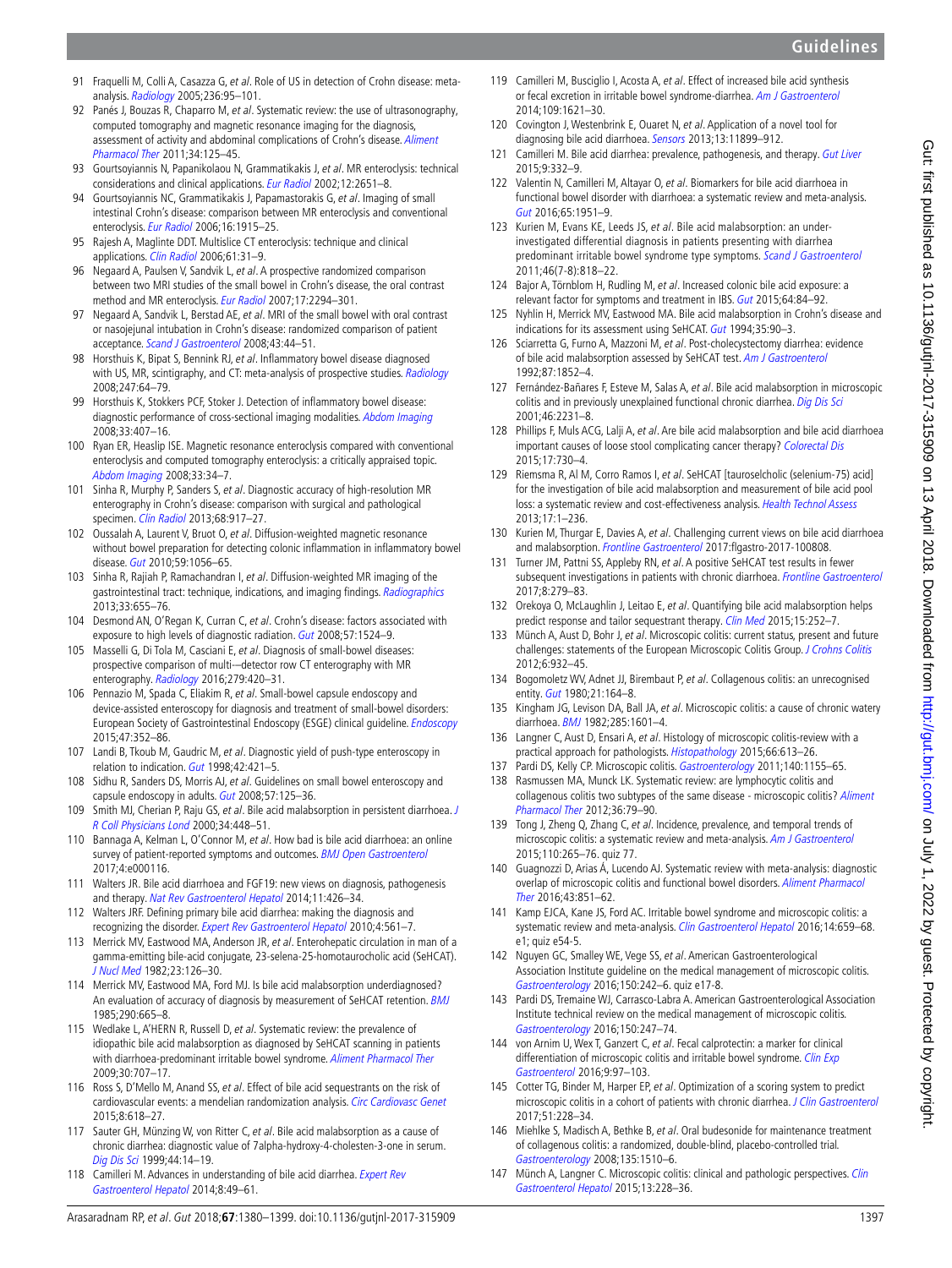## **Guidelines**

- <span id="page-18-0"></span>148 Gibson PR, Shepherd SJ. Evidence-based dietary management of functional gastrointestinal symptoms: The FODMAP approach. [J Gastroenterol Hepatol](http://dx.doi.org/10.1111/j.1440-1746.2009.06149.x) 2010;25:252–8.
- <span id="page-18-1"></span>149 Major G, Pritchard S, Murray K, et al. Colon hypersensitivity to distension, rather than excessive gas production, produces carbohydrate-related symptoms in individuals with irritable bowel syndrome. [Gastroenterology](http://dx.doi.org/10.1053/j.gastro.2016.09.062) 2017;152:124-33.
- <span id="page-18-4"></span>150 Shepherd SJ, Parker FC, Muir JG, et al. Dietary triggers of abdominal symptoms in patients with irritable bowel syndrome: randomized placebo-controlled evidence. [Clin Gastroenterol Hepatol](http://dx.doi.org/10.1016/j.cgh.2008.02.058) 2008;6:765–71.
- 151 Yang J, Deng Y, Chu H, et al. Prevalence and presentation of lactose intolerance and effects on dairy product intake in healthy subjects and patients with irritable bowel syndrome. [Clin Gastroenterol Hepatol](http://dx.doi.org/10.1016/j.cgh.2012.11.034) 2013;11:262-8.
- 152 Zhu Y, Zheng X, Cong Y, et al. Bloating and distention in irritable bowel syndrome: the role of gas production and visceral sensation after lactose ingestion in a population with lactase deficiency. [Am J Gastroenterol](http://dx.doi.org/10.1038/ajg.2013.198) 2013;108:1516-25.
- <span id="page-18-2"></span>153 Jones HF, Butler RN, Brooks DA. Intestinal fructose transport and malabsorption in humans. [Am J Physiol Gastrointest Liver Physiol](http://dx.doi.org/10.1152/ajpgi.00457.2010) 2011;300:G202–G206.
- <span id="page-18-3"></span>154 De Giorgio R, Volta U, Gibson PR, et al. Gluten and FODMAPs in IBS: facts or fiction? Gut 2016;65:169–78.
- 155 Biesiekierski JR, Peters SL, Newnham ED, et al. No effects of gluten in patients with self-reported non-celiac gluten sensitivity after dietary reduction of fermentable, poorly absorbed, short-chain carbohydrates. [Gastroenterology](http://dx.doi.org/10.1053/j.gastro.2013.04.051) 2013;145:320–8.
- <span id="page-18-5"></span>156 Deng Y, Misselwitz B, Dai N, et al. Lactose intolerance in adults: biological mechanism and dietary management. [Nutrients](http://dx.doi.org/10.3390/nu7095380) 2015;7:8020-35.
- <span id="page-18-6"></span>157 Storhaug CL, Fosse SK, Fadnes LT. Country, regional, and global estimates for lactose malabsorption in adults: a systematic review and meta-analysis. Lancet [Gastroenterol Hepatol](http://dx.doi.org/10.1016/S2468-1253(17)30154-1) 2017;2:738–46.
- <span id="page-18-7"></span>158 Zheng X, Chu H, Cong Y, et al. Self-reported lactose intolerance in clinic patients with functional gastrointestinal symptoms: prevalence, risk factors, and impact on food choices. [Neurogastroenterol Motil](http://dx.doi.org/10.1111/nmo.12602) 2015;27:1138–46.
- 159 Suarez FL, Savaiano DA, Levitt MD. A comparison of symptoms after the consumption of milk or lactose-hydrolyzed milk by people with self-reported severe lactose intolerance. [N Engl J Med Overseas Ed](http://dx.doi.org/10.1056/NEJM199507063330101) 1995;333:1-4.
- <span id="page-18-8"></span>160 Böhmer CJM, Tuynman HARE. The effect of a lactose-restricted diet in patients with a positive lactose tolerance test, earlier diagnosed as irritable bowel syndrome: a 5-year follow-up study. [Eur J Gastroenterol Hepatol](http://dx.doi.org/10.1097/00042737-200108000-00011) 2001;13:941-4.
- <span id="page-18-9"></span>161 Corlew-Roath M, Di Palma JA. Clinical impact of identifying lactose maldigestion or fructose malabsorption in irritable bowel syndrome or other conditions. [South Med J](http://dx.doi.org/10.1097/SMJ.0b013e3181b64c7f) 2009;102:1010–2.
- 162 Parker TJ, Woolner JT, Prevost AT, et al. Irritable bowel syndrome: is the search for lactose intolerance justified? [Eur J Gastroenterol Hepatol](http://dx.doi.org/10.1097/00042737-200103000-00001) 2001;13:219-25.
- <span id="page-18-10"></span>163 Berg LK, Fagerli E, Martinussen M, et al. Effect of fructose-reduced diet in patients with irritable bowel syndrome, and its correlation to a standard fructose breath test. [Scand J Gastroenterol](http://dx.doi.org/10.3109/00365521.2013.812139) 2013;48:936-43.
- 164 Halmos EP, Power VA, Shepherd SJ, et al. A diet low in fodmaps reduces symptoms of irritable bowel syndrome. [Gastroenterology](http://dx.doi.org/10.1053/j.gastro.2013.09.046) 2014;146:67-75.
- <span id="page-18-11"></span>165 Melchior C, Gourcerol G, Déchelotte P, et al. Symptomatic fructose malabsorption in irritable bowel syndrome: a prospective study. [United Eur Gastroenterol J](http://dx.doi.org/10.1177/2050640614521124) 2014;2:131–7.
- <span id="page-18-12"></span>166 Hauer-Jensen M, Denham JW, Andreyev HJN. Radiation enteropathy:pathogenesis, treatment and prevention. [Nat Rev Gastroenterol Hepatol](http://dx.doi.org/10.1038/nrgastro.2014.46) 2014;11:470–9.
- <span id="page-18-13"></span>167 Dinning PG, Szczesniak MM, Cook IJ. Twenty-four hour spatiotemporal mapping of colonic propagating sequences provides pathophysiological insight into constipation. [Neurogastroenterol Motil](http://dx.doi.org/10.1111/j.1365-2982.2008.01147.x) 2008;20:1017–21.
- <span id="page-18-14"></span>168 Lindberg G, Tornblom H, Iwarzon M, et al. Full-thickness biopsy findings in chronic intestinal pseudo-obstruction and enteric dysmotility. [Gut](http://dx.doi.org/10.1136/gut.2008.148296) 2009;58:1084-90.
- <span id="page-18-15"></span>169 Posserud I, Stotzer P-O, Bjornsson ES, et al. Small intestinal bacterial overgrowth in patients with irritable bowel syndrome. [Gut](http://dx.doi.org/10.1136/gut.2006.108712) 2007;56:802-8.
- 170 Soffer EE, Bruck R, Bar-Meir S. The role of short-term multilumen duodenojejunal manometry in patients with intestinal motor dysfunction. [Gastroenterol Clin Biol](http://www.ncbi.nlm.nih.gov/pubmed/3366314) 1988;12:123–5.
- <span id="page-18-16"></span>171 Stanghellini V, Cogliandro R, Cogliandro L, et al. Clinical use of manometry for the diagnosis of intestinal motor abnormalities. [Dig Liver Dis](http://dx.doi.org/10.1016/S1590-8658(00)80011-0) 2000;32:532-41.
- <span id="page-18-17"></span>172 Marciani L, Cox EF, Hoad CL, et al. Postprandial changes in small bowel water content in healthy subjects and patients with irritable bowel syndrome. [Gastroenterology](http://dx.doi.org/10.1053/j.gastro.2009.10.055) 2010;138:469–77. 77 e1.
- <span id="page-18-18"></span>173 Fine KD, Fordtran JS. The effect of diarrhea on fecal fat excretion. [Gastroenterology](http://dx.doi.org/10.1016/0016-5085(92)90316-Q) 1992;102:1936–9.
- <span id="page-18-19"></span>174 Thomas PD, Forbes A, Green J, et al. Guidelines for the investigation of chronic diarrhoea, 2nd edition. [Gut](http://dx.doi.org/10.1136/gut.52.suppl_5.v1) 2003;52:1v-15.
- <span id="page-18-20"></span>175 Lankisch P, Dröge M, Hofses S, et al. Steatorrhoea: you cannot trust your eyes when it comes to diagnosis. [Lancet](http://dx.doi.org/10.1016/S0140-6736(96)91107-1) 1996;347:1620–1.
- <span id="page-18-21"></span>176 Conwell DL, Lee LS, Yadav D, et al. American Pancreatic Association practice guidelines in chronic pancreatitis: evidence-based report on diagnostic guidelines. [Pancreas](http://dx.doi.org/10.1097/MPA.0000000000000237) 2014;43:1143–62.
- 177 Frulloni L, Falconi M, Gabbrielli A, et al. Italian consensus guidelines for chronic pancreatitis. [Dig Liver Dis](http://dx.doi.org/10.1016/S1590-8658(10)60682-2) 2010;42(Suppl 6):S381-S406.
- 178 Hoffmeister A, Mayerle J, Beglinger C, et al. English language version of the S3-consensus guidelines on chronic pancreatitis: definition, aetiology, diagnostic examinations, medical, endoscopic and surgical management of chronic pancreatitis. [Z Gastroenterol](http://dx.doi.org/10.1055/s-0041-107379) 2015;53:1447–95.
- 179 Smith RC, Smith SF, Wilson J, et al. Summary and recommendations from the Australasian guidelines for the management of pancreatic exocrine insufficiency. [Pancreatology](http://dx.doi.org/10.1016/j.pan.2015.12.006) 2016;16:164–80.
- <span id="page-18-22"></span>180 Lankisch PG, Schmidt I, Konig H, et al. Faecal elastase 1: Not helpful in diagnosing chronic pancreatitis associated with mild to moderate exocrine pancreatic insufficiency. [Gut](http://dx.doi.org/10.1136/gut.42.4.551) 1998;42:551–4.
- 181 Loser C, Mollgaard A, Folsch UR. Faecal elastase 1: a novel, highly sensitive, and specific tubeless pancreatic function test. [Gut](http://dx.doi.org/10.1136/gut.39.4.580) 1996;39:580-6.
- <span id="page-18-23"></span>182 Sonwalkar SA, Holbrook IB, Phillips I, et al. A prospective, comparative study of the para-aminobenzoic acid test and faecal elastase 1 in the assessment of exocrine pancreatic function. [Aliment Pharmacol Ther](http://dx.doi.org/10.1046/j.1365-2036.2003.01451.x) 2003;17:467-71.
- <span id="page-18-24"></span>183 Elphick DA, Kapur K. Comparing the urinary pancreolauryl ratio and faecal elastase-1 as indicators of pancreatic insufficiency in clinical practice. [Pancreatology](http://dx.doi.org/10.1159/000085271) 2005;5(2-3):196–200.
- <span id="page-18-25"></span>184 Buscail L, Escourrou J, Moreau J, et al. Endoscopic ultrasonography in chronic pancreatitis: a comparative prospective study with conventional ultrasonography, computed tomography, and ERCP. [Pancreas](http://www.ncbi.nlm.nih.gov/pubmed/7624302) 1995;10:251-7.
- 185 Kusano S, Kaji T, Sugiura Y, et al. Ct demonstration of fibrous stroma in chronic pancreatitis: pathologic correlation. [J Comput Assist Tomogr](http://dx.doi.org/10.1097/00004728-199903000-00022) 1999;23:297-300.
- <span id="page-18-26"></span>186 Arasaradnam RP, Wicaksono A, O'Brien H, et al. Noninvasive diagnosis of pancreatic cancer through detection of volatile organic compounds in urine. [Gastroenterology](http://dx.doi.org/10.1053/j.gastro.2017.09.054) 2018;154:485–7.
- <span id="page-18-27"></span>187 Testoni PA, Mariani A, Curioni S, et al. Pancreatic ductal abnormalities documented by secretin-enhanced mrcp in asymptomatic subjects with chronic pancreatic hyperenzymemia. [Am J Gastroenterol](http://dx.doi.org/10.1038/ajg.2009.158) 2009;104:1780-6.
- <span id="page-18-28"></span>188 Testoni PA, Mariani A, Curioni S, et al. MRCP-secretin test-quided management of idiopathic recurrent pancreatitis: long-term outcomes. [Gastrointest Endosc](http://dx.doi.org/10.1016/j.gie.2007.09.007) 2008;67:1028–34.
- <span id="page-18-29"></span>189 Bian Y, et al. Quantification of pancreatic exocrine function of chronic pancreatitis with secretin-enhanced MRCP. [World J Gastroenterol](http://dx.doi.org/10.3748/wjg.v19.i41.7177) 2013;19:7177-82.
- 190 Sanyal R, Stevens T, Novak E, et al. Secretin-enhanced MRCP: review of technique and application with proposal for quantification of exocrine function. AJR Am J [Roentgenol](http://dx.doi.org/10.2214/AJR.10.5713) 2012;198:124–32.
- <span id="page-18-30"></span>191 Gillams A, Pereira S, Webster G, et al. Correlation of MRCP quantification (MRCPQ) with conventional non-invasive pancreatic exocrine function tests. [Abdom Imaging](http://dx.doi.org/10.1007/s00261-007-9286-1) 2008;33:469–73.
- 192 Manfredi R, Perandini S, Mantovani W, et al. Quantitative MRCP assessment of pancreatic exocrine reserve and its correlation with faecal elastase-1 in patients with chronic pancreatitis. [Radiol Med](http://dx.doi.org/10.1007/s11547-011-0774-6) 2012;117:282-92.
- <span id="page-18-31"></span>193 Trikudanathan G, Walker SP, Munigala S, et al. Diagnostic performance of contrastenhanced MRI with secretin-stimulated MRCP for non-calcific chronic pancreatitis: a comparison with histopathology. [Am J Gastroenterol](http://dx.doi.org/10.1038/ajg.2015.297) 2015;110:1598-606
- <span id="page-18-32"></span>194 Seicean A. Endoscopic ultrasound in chronic pancreatitis: Where are we now? World [J Gastroenterol](http://dx.doi.org/10.3748/wjg.v16.i34.4253) 2010;16:4253–63.
- <span id="page-18-33"></span>195 Stevens T, Conwell DL, Zuccaro G, et al. A prospective crossover study comparing secretin-stimulated endoscopic and Dreiling tube pancreatic function testing in patients evaluated for chronic pancreatitis. [Gastrointest Endosc](http://dx.doi.org/10.1016/j.gie.2007.07.028) 2008;67:458–66.
- 196 Stevens T, Dumot JA, Parsi MA, et al. Combined endoscopic ultrasound and secretin endoscopic pancreatic function test in patients evaluated for chronic pancreatitis. [Dig Dis Sci](http://dx.doi.org/10.1007/s10620-009-1084-x) 2010;55:2681–7.
- <span id="page-18-34"></span>197 Mariani A, Arcidiacono PG, Curioni S, et al. Diagnostic yield of ERCP and secretinenhanced MRCP and EUS in patients with acute recurrent pancreatitis of unknown aetiology. [Dig Liver Dis](http://dx.doi.org/10.1016/j.dld.2009.01.009) 2009;41:753-8.
- 198 Pungpapong S, Wallace MB, Woodward TA, et al. Accuracy of endoscopic ultrasonography and magnetic resonance cholangiopancreatography for the diagnosis of chronic pancreatitis. [J Clin Gastroenterol](http://dx.doi.org/10.1097/MCG.0b013e31802dfde6) 2007;41:88-93.
- <span id="page-18-35"></span>199 Go VL, Dimagno EP. Assessment of exocrine pancreatic function by duodenal intubation. [Clin Gastroenterol](http://www.ncbi.nlm.nih.gov/pubmed/6386237) 1984;13:701-15.
- 200 Lankisch PG. Function tests in the diagnosis of chronic pancreatitis. Critical evaluation. [Int J Pancreatol](http://dx.doi.org/10.1007/BF02795225) 1993;14:9-20.
- <span id="page-18-36"></span>201 Axon AT, Classen M, Cotton PB, et al. Pancreatography in chronic pancreatitis: international definitions. [Gut](http://dx.doi.org/10.1136/gut.25.10.1107) 1984;25:1107-12.
- 202 Valentini M, Cavallini G, Vantini I, et al. A comparative evaluation of endoscopic retrograde cholangiopancreatography and the secretin-cholecystokinin test in the diagnosis of chronic pancreatitis: a multicentre study in 124 patients. [Endoscopy](http://dx.doi.org/10.1055/s-2007-1021649) 1981;13:64-7.
- <span id="page-18-37"></span>203 Niederau C, Grendell JH. Diagnosis of chronic pancreatitis. [Gastroenterology](http://dx.doi.org/10.1016/0016-5085(85)90029-0) 1985;88:1973–95.
- <span id="page-18-38"></span>204 Keller J, Meier V, Wolfram KU, et al. Sensitivity and specificity of an abbreviated (13) C-mixed triglyceride breath test for measurement of pancreatic exocrine function. [United Eur Gastroenterol J](http://dx.doi.org/10.1177/2050640614542496) 2014;2:288-94.
- <span id="page-18-39"></span>205 Choung RS, Ruff KC, Malhotra A, et al. Clinical predictors of small intestinal bacterial overgrowth by duodenal aspirate culture. [Aliment Pharmacol Ther](http://dx.doi.org/10.1111/j.1365-2036.2011.04625.x) 2011;33:1059–67.